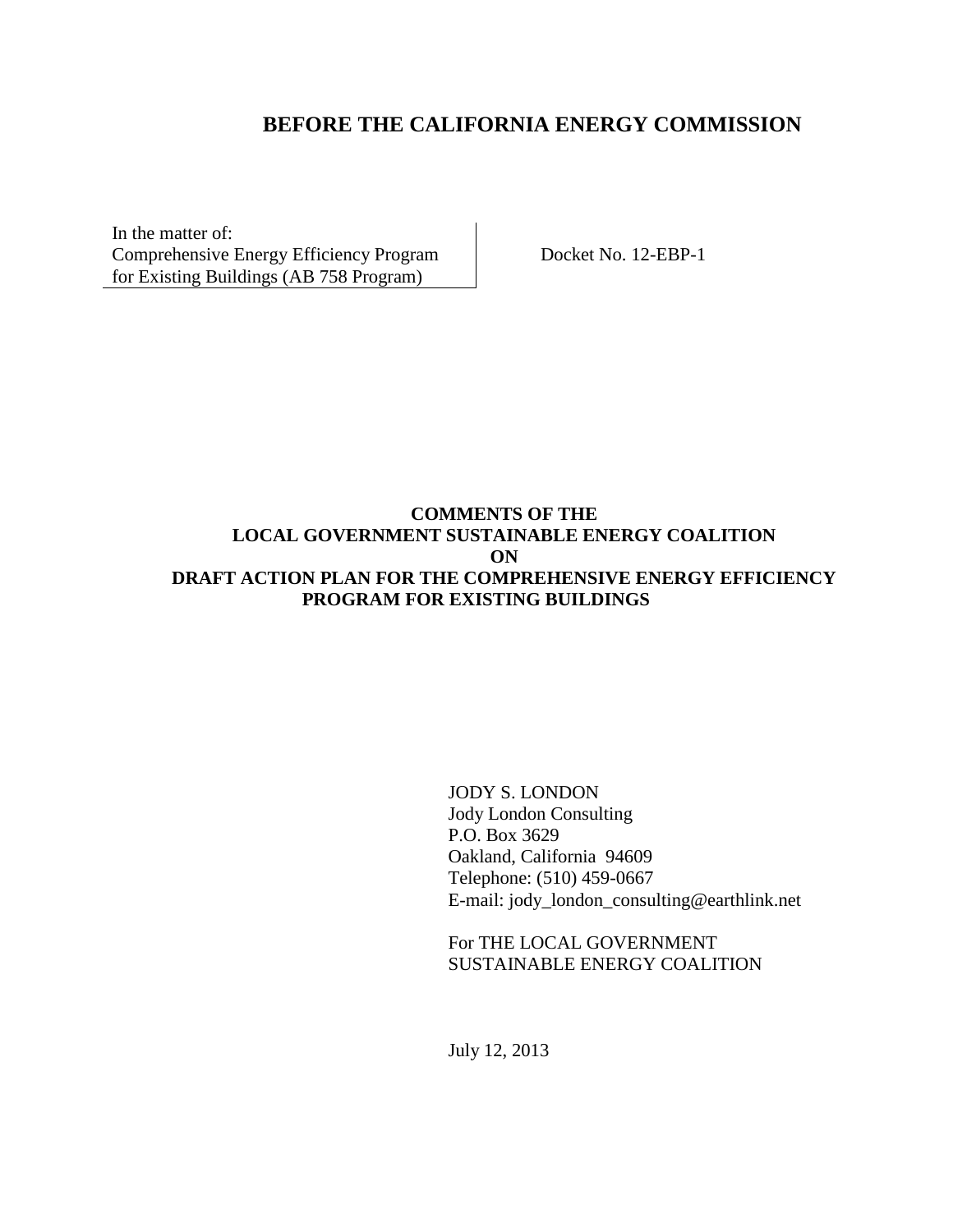### **I. INTRODUCTION**

 $\overline{a}$ 

The Local Government Sustainable Energy Coalition<sup>1</sup> ("LGSEC") appreciates this opportunity to provide comments on the California Energy Commission's ("CEC") *Draft Action Plan for the Comprehensive Energy Efficiency Program for Existing Buildings* (the *Draft Action Plan*), developed as part of the CEC's implementation of Assembly Bill 758 (2009). LGSEC members are proud to have designed and implemented many of the projects and programs funded through the American Recovery and Reinvestment Act ("ARRA") that now form the basis for Phase 1 of AB 758 implementation. We look forward to continuing this cutting-edge leadership and innovation in partnership with the CEC, as the CEC moves forward with the *Action Plan*.

Overall, the LGSEC finds the *Draft Action Plan* to be accurate in its overarching assessment and identification of pivotal needs (**Priority Areas**), specifically:

- Need for data to inform decisions at every level;
- Solutions (through Codes & Standards and other strategies) that drive consumers  $\bullet$ to permitted upgrades, uniformity of quality upgrades, and resulting advances toward energy efficiency goals
- Marketing, outreach and education (ME&O) plans predicated on a diverse  $\bullet$ program portfolio, and sector- and behavior-specific messaging delivered by implementer/stakeholder networks

<sup>&</sup>lt;sup>1</sup> The LGSEC is a statewide membership organization of cities, counties, associations and councils of government, special districts, and non-profit organizations that support government entities. Each of these organizations may have different views on elements of these comments, which were approved by the LGSEC's Board. A list of our members can be found at [www.lgsec.org.](http://www.lgsec.org/)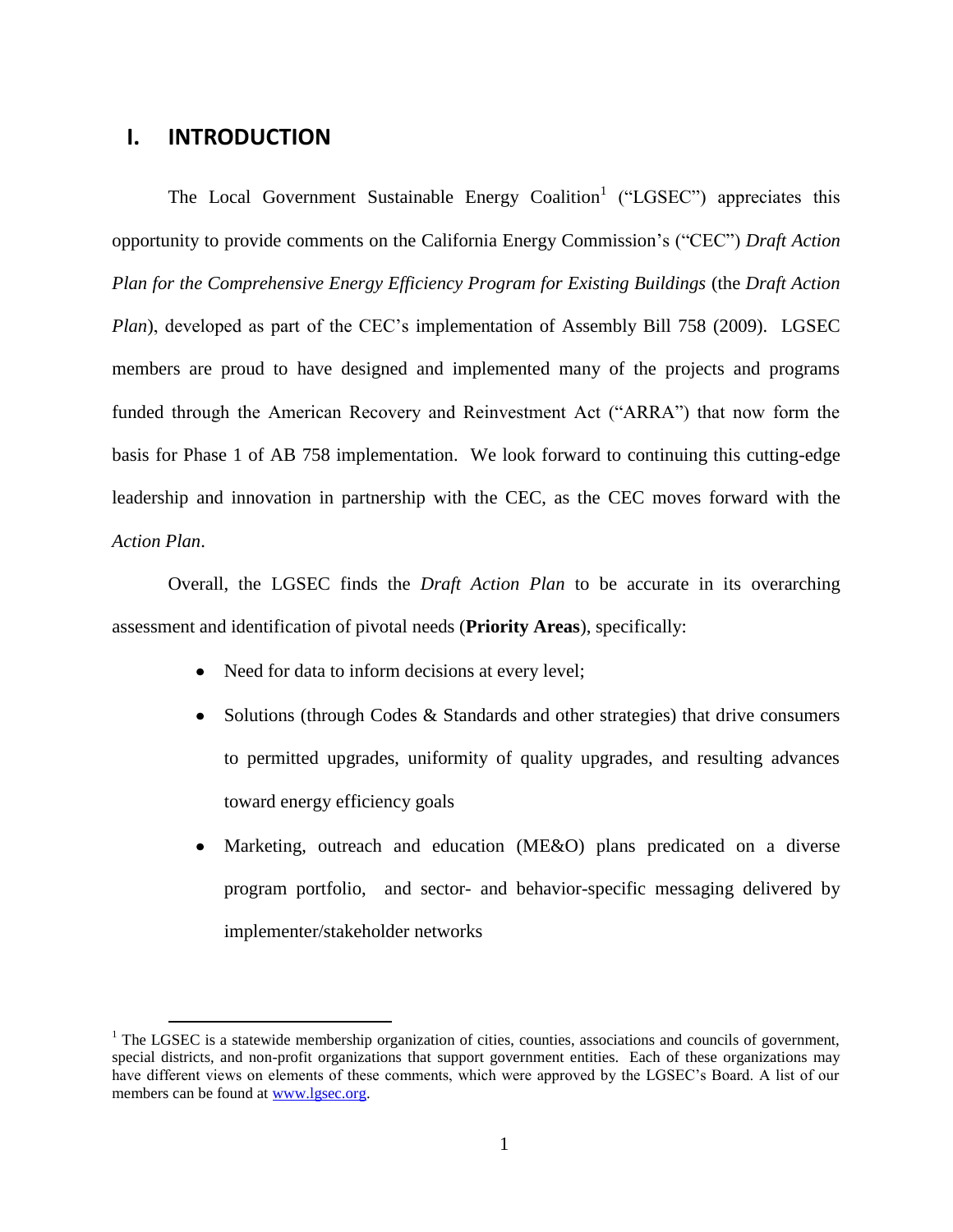- Demonstration of energy efficiency co-benefits that establish new, meaningful value propositions connecting consumer priorities to energy efficiency, including public health benefits and property valuation
- Expanded approaches to workforce development and standards in the green and energy economies (with our recommendations for a more integrated role for energy efficiency contractors)
- Multiple pathways for residential property owners and tenants  $\bullet$
- Reliability of tools and data-driven program and project assessment
- Remedies for the narrow programmatic options that currently exist for small and  $\bullet$ medium-sized businesses
- Increased advantage of public sector leadership, relationships and capacities  $\bullet$
- Energy efficiency financing pilots and incentive mechanisms stimulate volume  $\bullet$ uptake in the marketplace, provide for glide-path projects, and/or deeper accumulated savings in energy efficiency

The LGSEC respectfully submits, however, that the *Draft Action Plan* will enjoy lasting, optimal success only if it address 4 critical needs (**Priority Needs**):

- 1. More clearly defined plans of action for each priority area
- 2. Enhanced cross-cutting of assets between priority areas, for example, leveraging new contractor business models with training, financing and data-mining. The *Draft Action Plan* identifies "potential stakeholders" for each Priority Area, which serves this recommendation. The LGSEC suggests taking this to the next step, and to orchestrate roles and relationships among stakeholders – including integrated roles of stakeholders in different but complementary Priority Areas – to adopt a "whole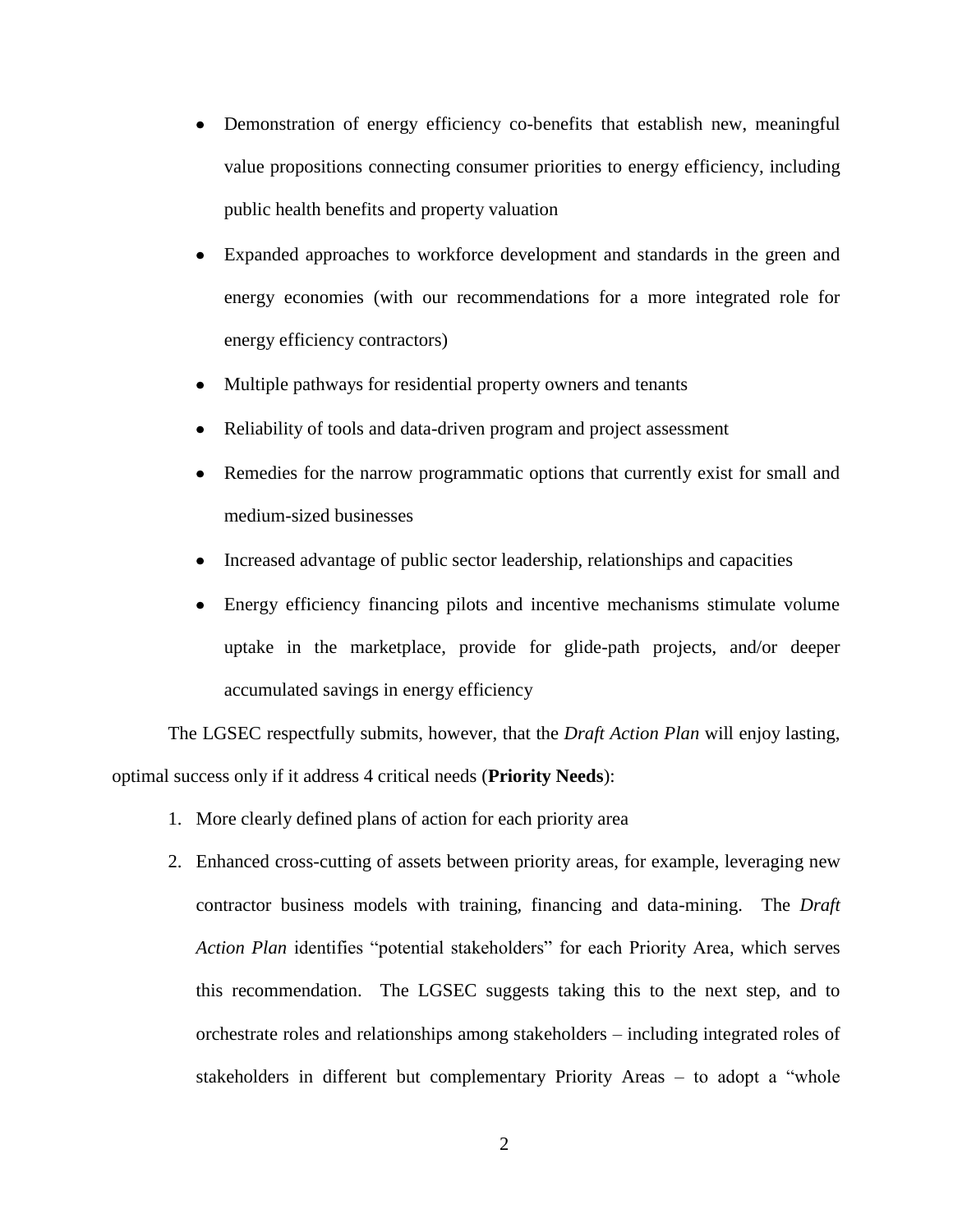program" system approach to program and product development (e.g., cross-cutting training, financing, local government, and ME&O elements)

- 3. Programs should not simply reflect consumer attitudes, but prioritize consumer/market sector realities and potential. Profiling consumers for attitudes will invariably lead us back to early adopters and the top layer of the retrofit ready, but will not mine the marketplace any deeper. A rational on-ramp, moderate-income and/or "early investigator" program design is needed – one that aligns with financial and other limitations of consumers, but strategically primes that market for "firstphase" success and future expansion of energy efficiency toward whole-home upgrade(s)
- 4. The plan is silent as to process. Current processes for development, design, stakeholder and analytical review and input, approval and piloting of programs are lengthy and mercurial. This engenders confusion, then apathy, among consumers, lenders and contractors. In particular, this has a chilling effect on banks and lending institutions, whom are likely to calculate that process uncertainties erode the financial justification for their participation.

We discuss these four recommendations below as embedded general propositions to Priority Areas, but regional energy networks (RENs) and local governments have developed these in far greater detail and – in certain cases – as cross-area, integrated proposals. Certain Priority Area elements, such as access to and security of data and effective multifamily models, are called out more extensively. We are available and prepared to provide greater specificity and background on all Priority Areas and elements to the California Energy Commission (CEC) and the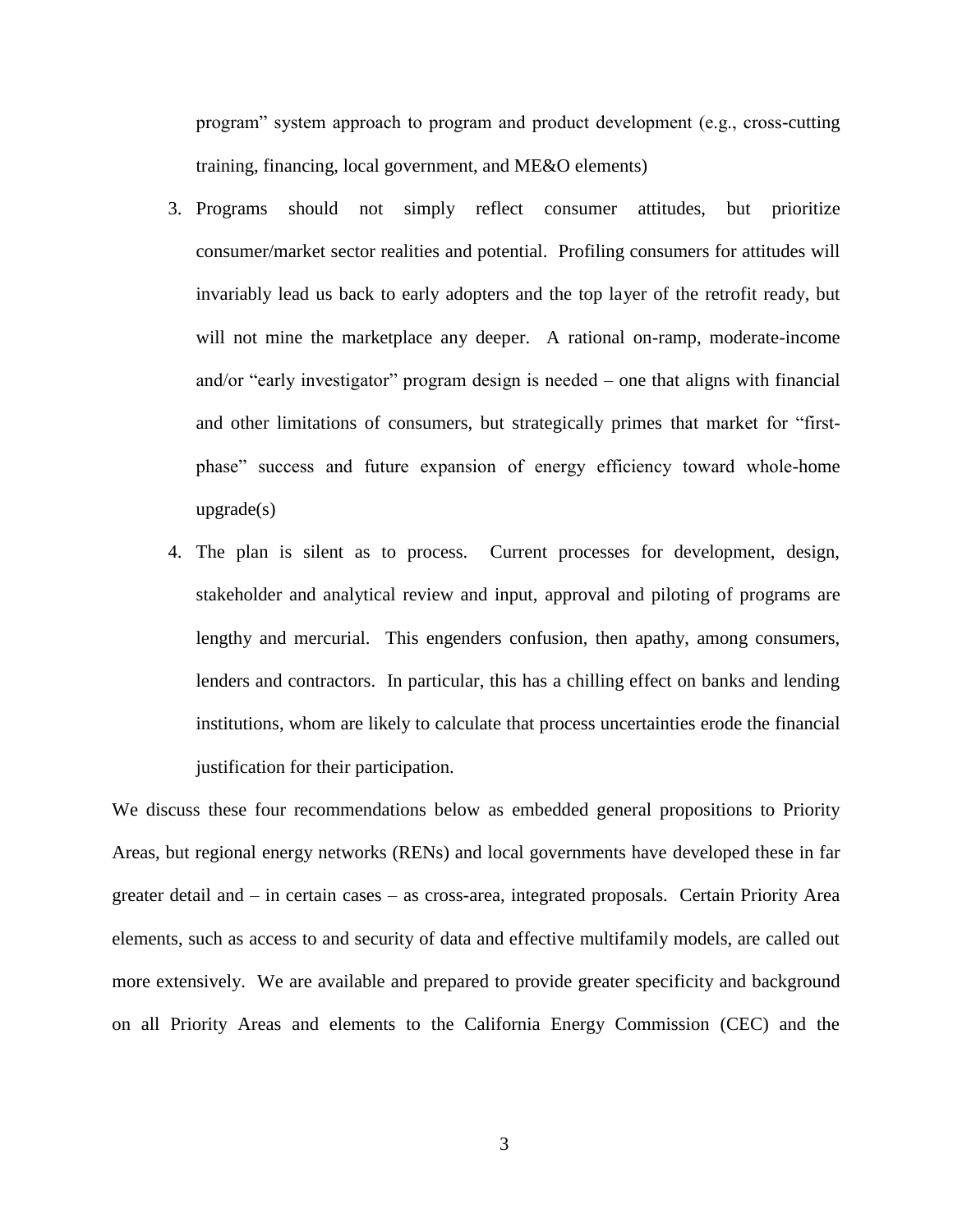California Public Utilities Commission (CPUC), and look forward to finalization and successful implementation of the *Draft Action Plan.*

Lastly, local governments are already running programs in many of the areas identified as Priority Areas in the *Draft Action Plan*, yet these programs are not recognized in the *Draft Plan*. We hope through these comments to rectify that oversight.

## **II. Crucial Need for Data**

 $\overline{a}$ 

The *Draft Action Plan* accurately captures the paramount importance of data about energy usage. Currently, energy usage data is not provided to local governments in a format that allows them to manipulate the data to evaluate program effectiveness, identify geographic areas or economic sectors of higher or lower energy usage and, by extension, evaluate progress toward local and state policy goals<sup>2</sup>. The LGSEC has been actively participating in a working group process at the CPUC to accelerate the provision of these data. In the context of that proceeding, the LGSEC convened an internal data access and use committee which has developed an energy usage map that could also assist the CEC in its deliberations.

In the course of the CPUC working group meetings, the LGSEC recommended to participating stakeholders a map of Energy Data Access as a suggested framework to enable clear and consistent discussion of energy usage data. The sensitivity of energy usage data varies with resolution, both geographic and temporal. An effective public policy will weigh this sensitivity alongside other key public interests recognized and prioritized in California law and policy, including effective stewardship of ratepayer investments in energy efficiency, the energy resource loading order, public transparency, and greenhouse gas emissions mitigation. In

 $2$  This obstacle to data synthesis for successful program development and performance analysis, is not limited to energy efficiency goals alone; it also frustrates the highest application and output of funding related to climate mitigation and adaptation plans, land use planning, and other long-term statewide strategies and directives.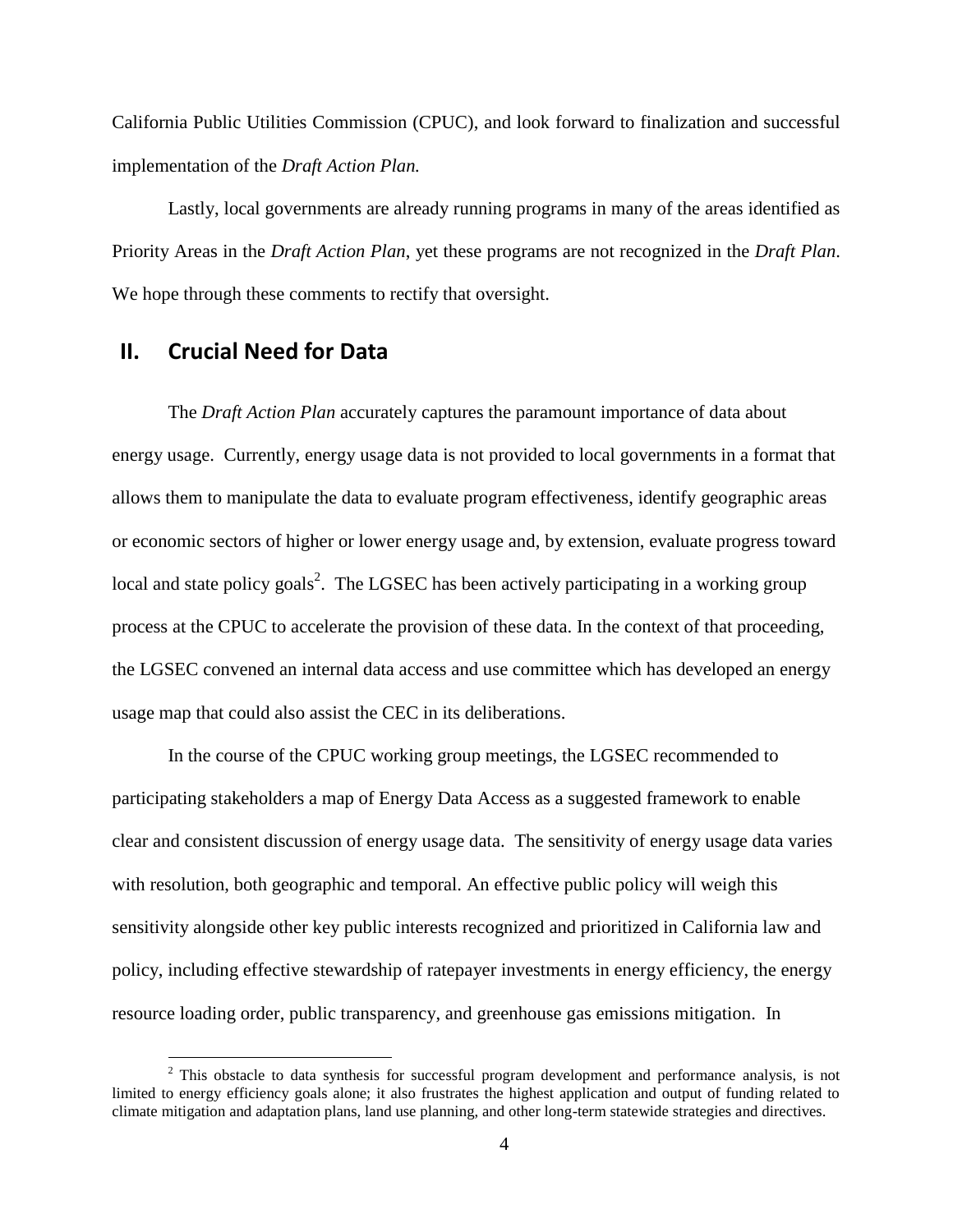addition, clear communication is essential as public concerns are weighed in the context of relevant laws.

Members of the CPUC working group agree with the LGSEC that the following map be used, which divides energy usage data into four 'quadrants' of resolution, labeled A, B, C, and D:

> **Figure 1: Energy Data Access Map.** Divides temporal and geographic aggregation/resolution of energy usage data into four quadrants.

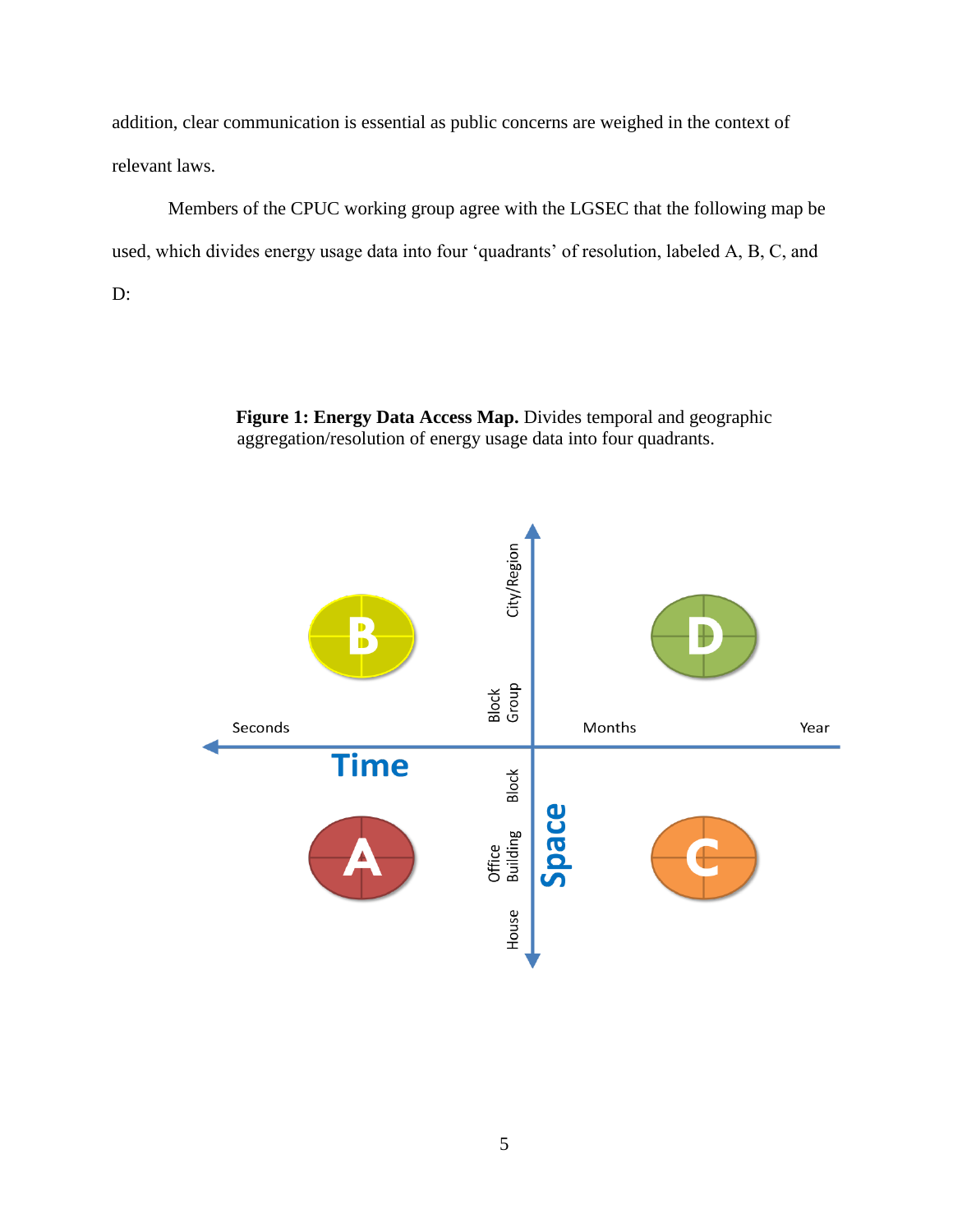|                          | <b>Specific location</b> | Geographic            | <b>Specific location and</b> | Geographic            |
|--------------------------|--------------------------|-----------------------|------------------------------|-----------------------|
|                          | and                      | aggregation and       | large time interval          | aggregation and       |
|                          | small time interval      | small time interval   |                              | large time interval   |
| <b>Label</b><br>Quadrant |                          | D                     |                              |                       |
| Sensitivity              | High                     | <b>Moderate</b>       | <b>Moderate</b>              | Low                   |
|                          | Clearly personally       | Location is not       | Location is                  | Not personally        |
|                          | identifiable, includes   | personally            | identifiable. Monthly        | identifiable. Monthly |
|                          | details of timing,       | identifiable.         | (or annual) data             | or annual interval    |
|                          | and specific             |                       | masks timing of              | masks specific        |
|                          | activities can be        |                       | specific activities,         | activities.           |
|                          | exposed.                 |                       | such as startup or           |                       |
|                          |                          |                       | occupancy.                   |                       |
|                          | <b>Limited</b>           | <b>Moderate</b>       | High                         | <b>High</b>           |
| Public Policy Value      | Contains more data       | Illuminates load      | Informs priorities for       | <b>Essential for</b>  |
|                          | than necessary for       | shape, limited use in | investment and               | greenhouse gas        |
|                          | uses other than          | efficiency program    | service delivery.            | emissions tracking    |
|                          | academic research        | delivery.             |                              | and city planning.    |
|                          | or services provided     |                       |                              |                       |
|                          | with consent.            |                       |                              |                       |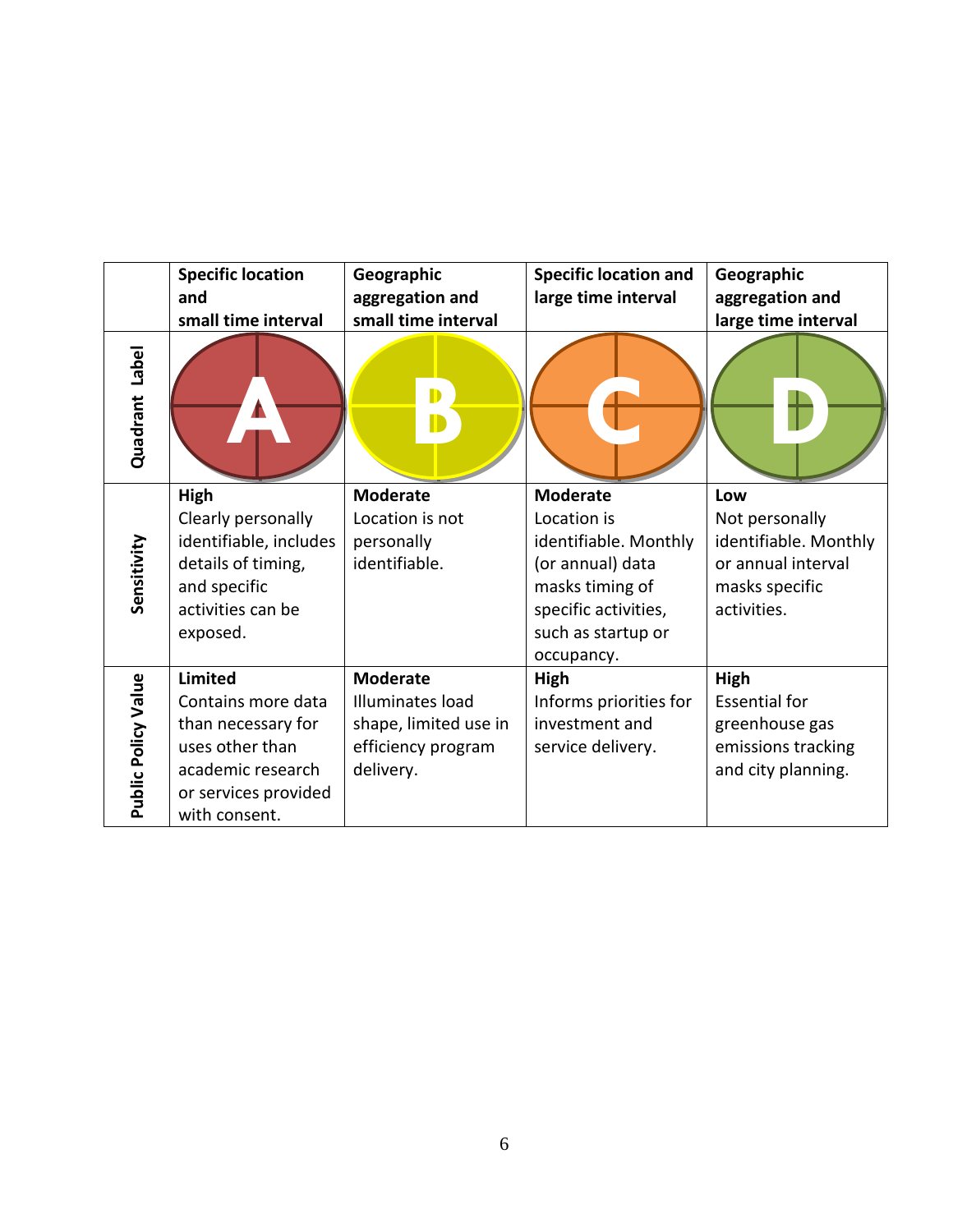|                 | <b>Specific location</b><br>and<br>small time interval                                                                                                                                                                                                                                                                 | Geographic<br>aggregation and<br>small time interval                                                                                                                                                                                 | <b>Specific location and</b><br>large time interval                                                                                                                                                                                                                                                                                                                                                          | Geographic<br>aggregation and<br>large time interval                                                                                                                                                           |
|-----------------|------------------------------------------------------------------------------------------------------------------------------------------------------------------------------------------------------------------------------------------------------------------------------------------------------------------------|--------------------------------------------------------------------------------------------------------------------------------------------------------------------------------------------------------------------------------------|--------------------------------------------------------------------------------------------------------------------------------------------------------------------------------------------------------------------------------------------------------------------------------------------------------------------------------------------------------------------------------------------------------------|----------------------------------------------------------------------------------------------------------------------------------------------------------------------------------------------------------------|
| Quadrant Label  |                                                                                                                                                                                                                                                                                                                        | D                                                                                                                                                                                                                                    |                                                                                                                                                                                                                                                                                                                                                                                                              |                                                                                                                                                                                                                |
| Useful to Study | Limits of<br>$\bullet$<br>demand<br>response<br><b>Customer to DR</b><br>٠<br>program signals<br><b>Effect of building</b><br>age & shell on<br><b>DR</b><br>Impact of rate<br>design (including<br><b>Critical Peak</b><br>Pricing)<br>Plug load<br>management<br>Effect of<br>weather on<br>residential PV<br>output | Effect of<br>$\bullet$<br>geographically<br>targeted<br>measures on load<br>shape. (Example:<br>Intensive<br>appliance<br>installation in a<br>targeted<br>city/zone vs. a<br>"control" area<br>Demand<br>response<br>program design | Effect of building<br>$\bullet$<br>characteristics on<br>energy<br>consumption<br>(such as building<br>age, shell, most<br>recent permit,<br>$etc.$ )<br>Relate energy use<br>$\bullet$<br>to demographic<br>trends such<br>occupant age,<br>vulnerable<br>population,<br>linguistic<br>isolation,<br>proximity to<br>cooling shelter<br>for climate<br>adaptation<br>Efficiency<br>program<br>effectiveness | Community<br>$\bullet$<br>greenhouse gas<br>program impacts<br>Renewable<br>$\bullet$<br>resource planning<br>Effect of<br>$\bullet$<br>efficiency<br>programs on<br>community/<br>neighborhood<br>energy use. |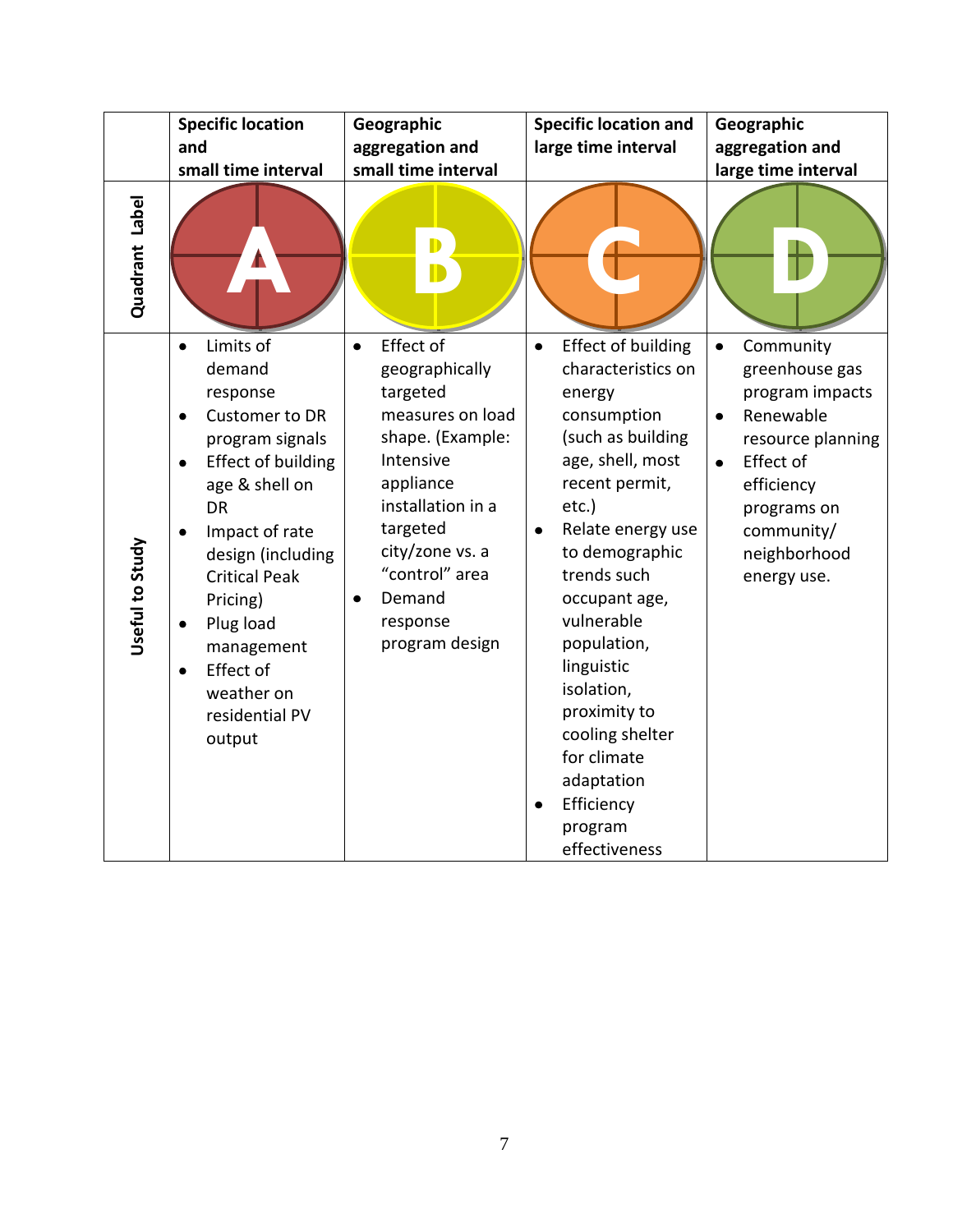|                      | <b>Specific location</b><br>and<br>small time interval                                                                                                     | Geographic<br>aggregation and<br>small time interval                                                                                                                                                                                                                                                                        | <b>Specific location and</b><br>large time interval                                                                                                                                                               | Geographic<br>aggregation and<br>large time interval                            |
|----------------------|------------------------------------------------------------------------------------------------------------------------------------------------------------|-----------------------------------------------------------------------------------------------------------------------------------------------------------------------------------------------------------------------------------------------------------------------------------------------------------------------------|-------------------------------------------------------------------------------------------------------------------------------------------------------------------------------------------------------------------|---------------------------------------------------------------------------------|
| Quadrant Label       |                                                                                                                                                            | D                                                                                                                                                                                                                                                                                                                           |                                                                                                                                                                                                                   |                                                                                 |
| Suggested Protection | Access only via:<br>Customer<br>consent<br>Academic<br>research with<br>NDA and<br>protocols similar<br>to Census<br>protocols<br>Opt-out<br>notification? | City or County<br>$\bullet$<br>aggregation:<br>Public data (as<br>with CSI<br>program)<br>Block-group (or<br>٠<br>largest scale<br>vulnerable to<br>geographic<br>disaggregation):<br>Available to<br>EE/renewable<br>energy service<br>providers under<br>NDA, or via user<br>interface<br>designed to limit<br>potential. | Available to<br>$\bullet$<br>building owner or<br>designated<br>representative<br>for compliance<br>with AB1103,<br><b>CPUC</b><br>benchmarking<br>order, or local<br>energy efficiency<br>program/<br>ordinance. | Publicly<br>accessible,<br>published to the<br>web, and<br>updated<br>annually. |

The LGSEC recognizes that appropriate safeguards must be put in place and enforced. In considering specific use cases for energy data, it is helpful to consider into which quadrant each use case would fall. To the extent that parties (1) observe non-disclosure agreements and (2) are seeking data for monthly intervals (thus falling clearly into quadrants C and D), concerns about privacy violations should be significantly minimized.

The CEC should use whatever regulatory tools it has available to compel those entities who hold energy usage data – public and investor-owned utilities – to provide it to local governments who require data in order to comply with local and state mandates, performance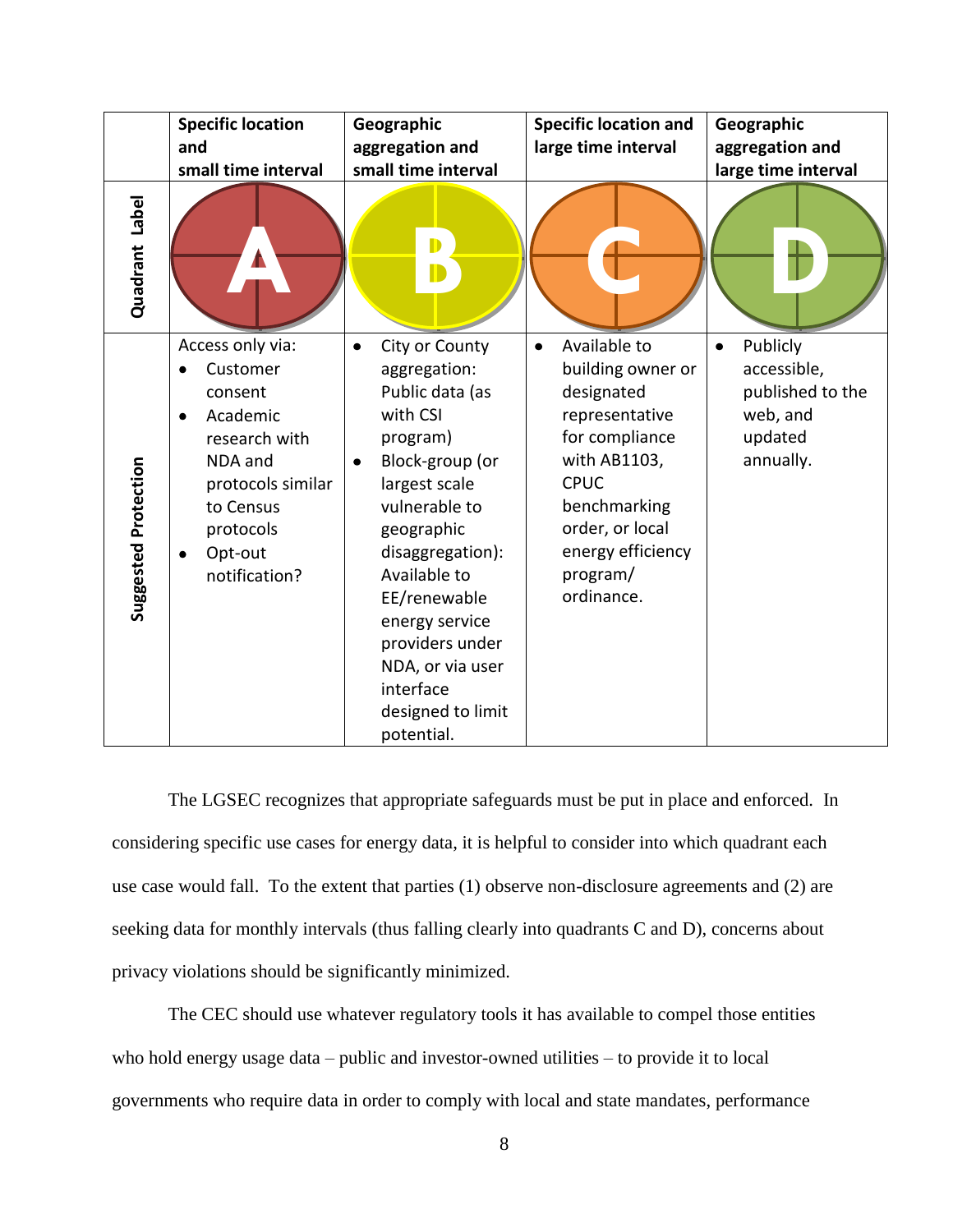obligations, and energy, climate, and adaptation planning. Data must be provided in a format that can be manipulated. While in many instances monthly data will be sufficient, there may be circumstances where data is required on a more frequent basis, or there is a need to account for weather occurrences or other events that could impact energy use. Similarly, while in most cases it will be sufficient to obtain data at the census tract level, there may be circumstances where individual building data is needed. This is particularly true when examining program effectiveness.

Lastly, the LGSEC recommends adding the following as a new Key Initiative:

"Provide direction and resources to the utilities to provide consumption data to public agencies in support of public purpose programs using public funding within the existing regulatory structure and until a more streamlined process is developed via rulemaking or other regulatory framework."

# **III. Permitting and Compliance**

The *Draft Action Plan* outlines an ambitious vision for compliance and enforcement. The LGSEC appreciates the emphasis in the *Draft Action Plan* on assisting local governments, who are the primary entity responsible for making sure state and local codes are enforced. As was discussed at the June 24 workshop, it can be challenging to monitor constantly changing codes and new technologies. The *Draft Action Plan* correctly recognizes, at p. 25, that local governments will benefit from tools that help them take a more active role in ensuring compliance and potentially exceeding State standards.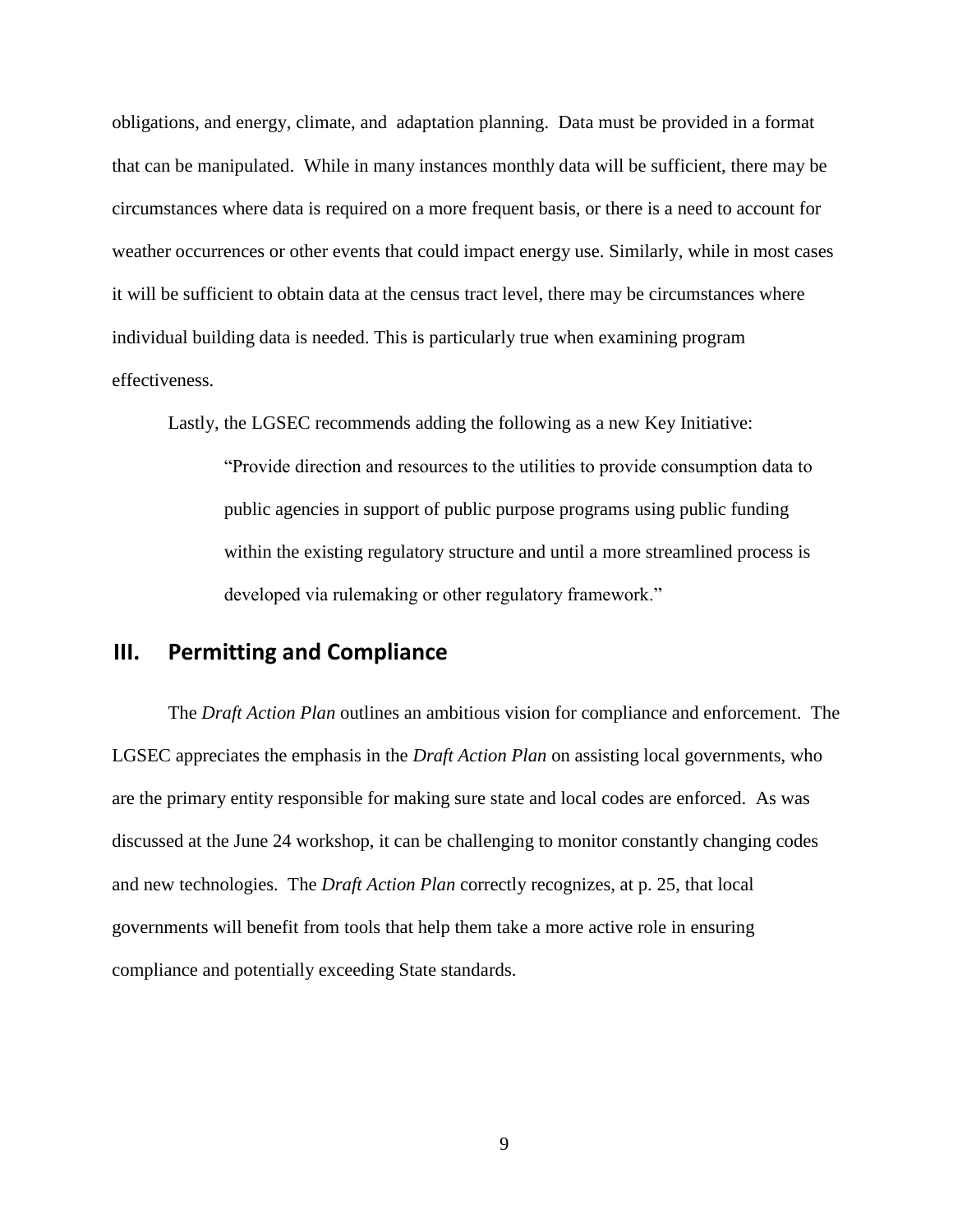#### **Policy/Actions Recommendations**:

- A. Look to Existing Systems (CEEPMS). On page 25, the *Draft Action Plan* states "To make permitting simpler and more convenient, California could make available to local jurisdictions a voluntary opt-in only permitting system to provide a low-cost, user-friendly approach to obtaining building permits associated with energy efficiency upgrades." The Southern California Regional Energy Network ("SoCalREN") currently is piloting the Community Energy Efficiency Project Management System (CEEPMS) software system, as well as expanding the program's application in additional cities. The CEEPMS program pairs building permit applications with items eligible for rebate in the IOU service directory. This system can be built to interface with an existing online permitting tool, but one of the efforts the SoCalREN is working on in this program cycle is to partner with an offthe-shelf online permitting system that offers a turn-key system to municipalities. This product and system has the potential to streamline processes, exploit economies-of-scale, and reduce timeframes and costs for contractors; and can easily fulfill the needs discussed in the *Draft Action Plan*.
- B. Prioritize Creative Measures to Level the Playing Field For Code-Compliant Contractors. In addition, LGSEC members have discussed a number of creative solutions to the challenge that proper permitting and standards imposes upon compliant contractors who have to compete with contractors who under-bid through non-compliance. Early suggestions, again, cross-cut Priority Areas and network the activities of implementers with other critical market players. Certain options fall more clearly under potential Mandatory Approaches. The LGSEC and the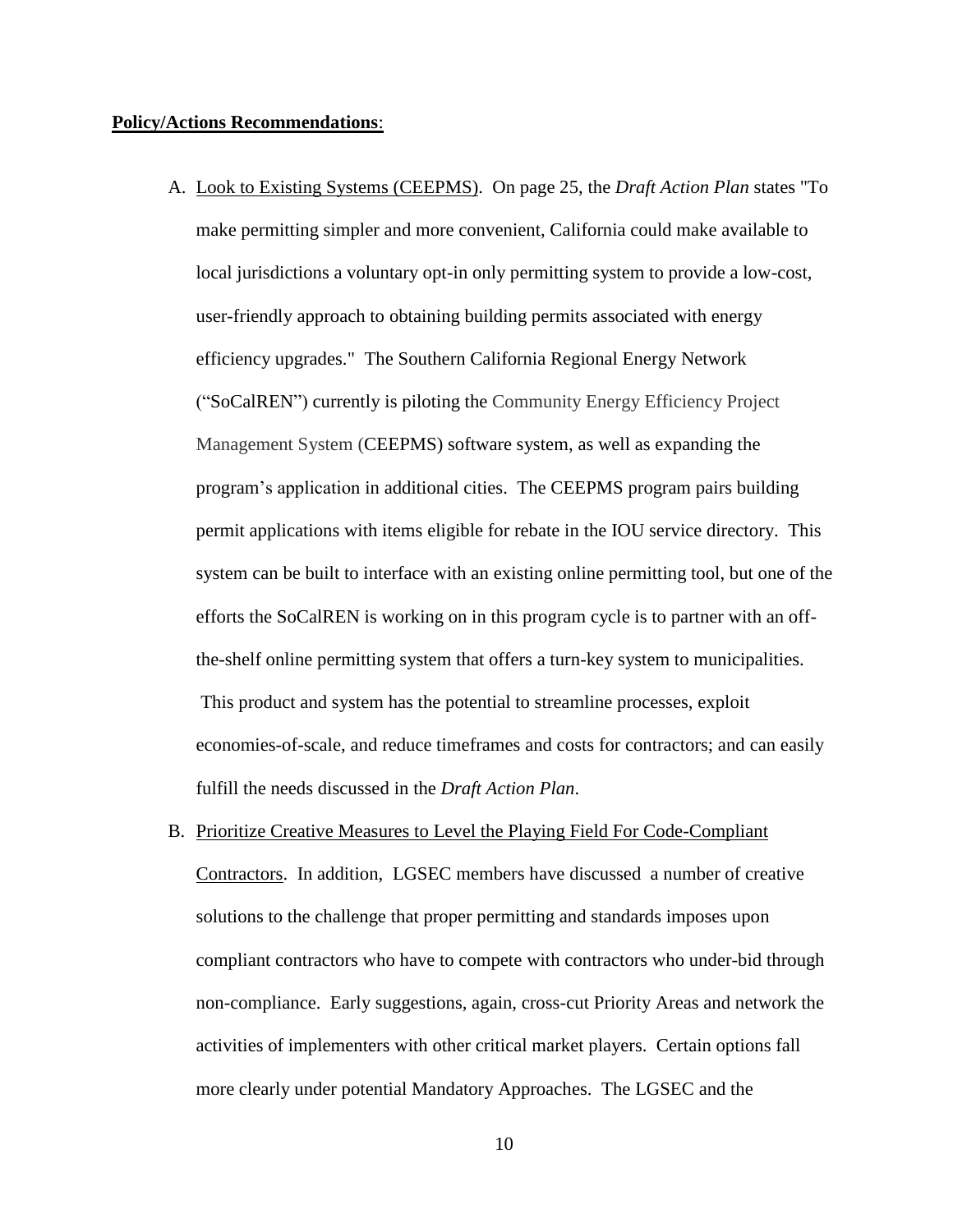SoCalREN are happy to help the CEC consider how these can be measured or expanded depending on the needs and authority of the state.

C. Suggest adding this as a new Key Initiative:

"Convene local and regional governments to determine their specific needs and obtain recommendations for widespread compliance and enforcement of existing standards."

D. Add to Key Initiative: "Consider ratepayer support for credit enhancements and administration/management of attractive financing programs as "nonmonetary incentives" which motivate code compliance."

### **Potential Quantification Targets under this Priority Area**:

- A statewide 15% increase in the certification of specialty and/or union contractors under the Energy Upgrade California Program Brand (this is dependent upon implementation of home upgrade products that create market uptake and a meaningful role for speciality/union contractors under the Program
- A statewide 10% increase in local permits issued in connection with energy efficiency retrofits, e.g., HVAC system replacements
- A statewide 10% in permitted upgrades to bring pre-existing equipment up to or beyond code specifications

# **IV. ME&O From the Perspective of a "Resource" Program**

As an initial observation, the LGSEC advocates for an approach to Marketing, Education and Outreach (ME&O) on the order of partial-resource program/element. We propose that this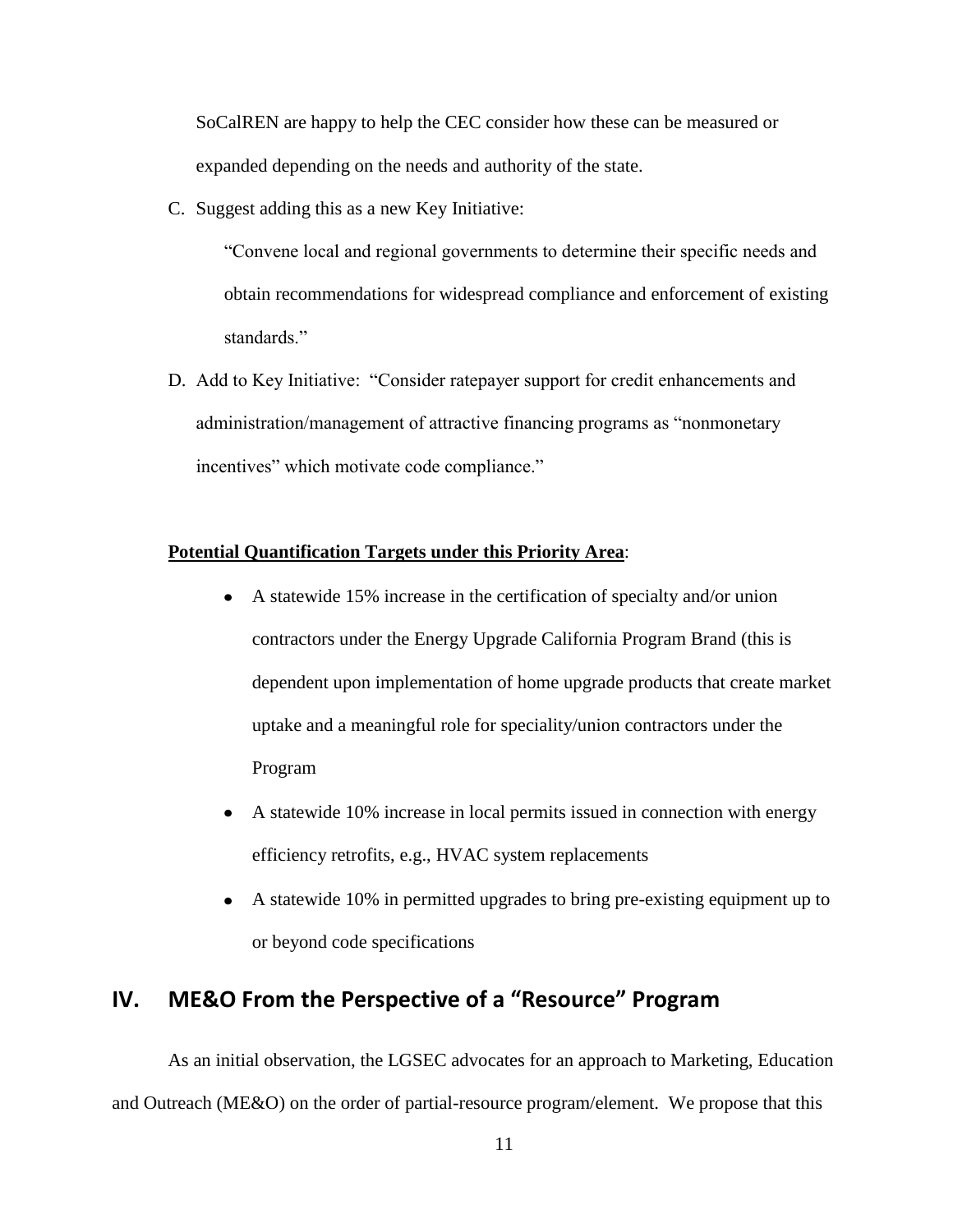restructuring purposes a portion of ME&O funds with generating direct energy savings, and will motivate implementers to:

- Create "call-to-action" campaigns, not simply "awareness" programs  $\bullet$
- $\bullet$ Integrate ME&O with other program elements and cross-implementation by multiple stakeholders
- Develop new data metrics that model and map best practices and identify effective campaigns and practices
- Strategize and test effective campaigns with pilots that establish new "value- $\bullet$ propositions" between energy efficiency and consumer priorities, e.g,, improved human health environments and enhanced, competitive property values

Local govermments have already deployed these methods with demonstrable success, e.g., through retail partnerships, special-opportunity exposures such as home shows, social media, grassroots promotions and "trusted" endorsements at the neighborhood and local levels, and consumer profiling. Also, a number of these efforts were cross-promoted through multiple stakeholder partnerships and tracked for impact. Through ARRA (the American Reinvestment and Recovery Act) investments, local governments combined these and other methodologies with performance-designed programs, and their results garnered a number of state and national awards and recognitions.<sup>3</sup>

Further, local governments have forged early expansion of the retinue of energy efficiency benefits and co-benefits through analytic projects exploring human health, green labeling, and property value enhancements, including:

 $\overline{a}$ 

<sup>3</sup> In 2012, the County of Santa Clara's Energy Upgrade California campaign received the national *Communicator Award of Excellence* from Communicator Awards, and the *Best Marketing Practice Award for Northern California* (California Center for Sustainable Energy). In 2013, the campaign received the national *Hermes Communicator Award of Distinction.*; and was featured in the international trade publication, PR Week.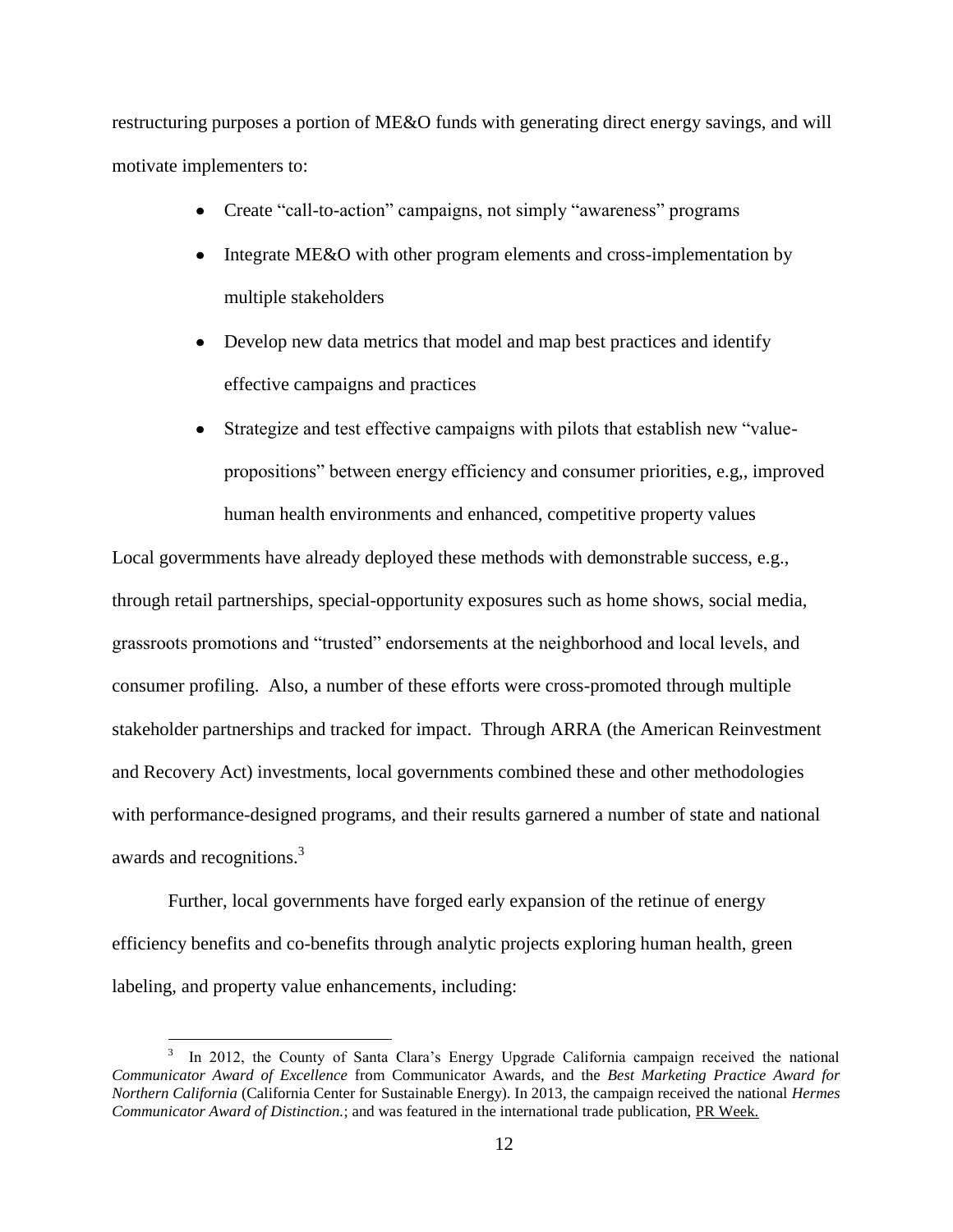**Energy Efficiency and Indoor Air Quality**. The County of Santa Clara designed and completed an ARRA-funded, CEC-approved pilot to test the proposition that professionallyinstalled energy efficiency upgrades had a positive impact on indoor air quality and, by extension, human health. The County enrolled applicants solicited from a survey group of single-family homes licensed by the State as Family Day Care Home Providers<sup>4</sup>, and also screened by profiling candidates across specific building attributes (e.g., vintage, building type and construction, and location in relation to specific urban infrastructure features). Advanced energy efficiency upgrades were combined with pre- and post-retrofit laboratory testing of indoor air quality for the presence and levels of 6 different airborne pollutants (for example,  $CO<sub>2</sub>$ , particulate matter pollution  $PM<sub>10</sub>$ , and fungal/mold spores). Post-retrofit findings indicated reductions in all tested pollutants, e.g., for  $PM_{10}$  by as much as 62%, for fungal/mold spores between 58%-94%, and for CO up to 91%-100%. The County then commissioned a study to evaluate the data and convert results into human health metrics, which quantified positive impacts, such as avoided emergency room visits and hospital stays, lost work days, morbidity factors, and reduced critical health events. Presently, the City of San Francisco is preparing a similar study using commercial building stock.

#### **The Value of Green Building Labels for Existing Homes**.

 $\overline{a}$ 

Making the significant and lasting reductions in residential energy use that AB 758 aims to achieve will require sustained, multifaceted interventions to motivate the public to invest in energy efficiency, including a strategy for market recognition of green and efficient homes.

<sup>&</sup>lt;sup>4</sup> The County specifically focused on single-family homes serving as Family Day Care Home Providers because these homes followed a pattern of continuous energy use, and housed an air-quality vulnerable population: children under the age of 10 (human respiratory systems are still developing until pre-adolescence), who are uniquely vulnerable to indoor air quality (IAQ) degradations and equally responsive to IAQ improvements..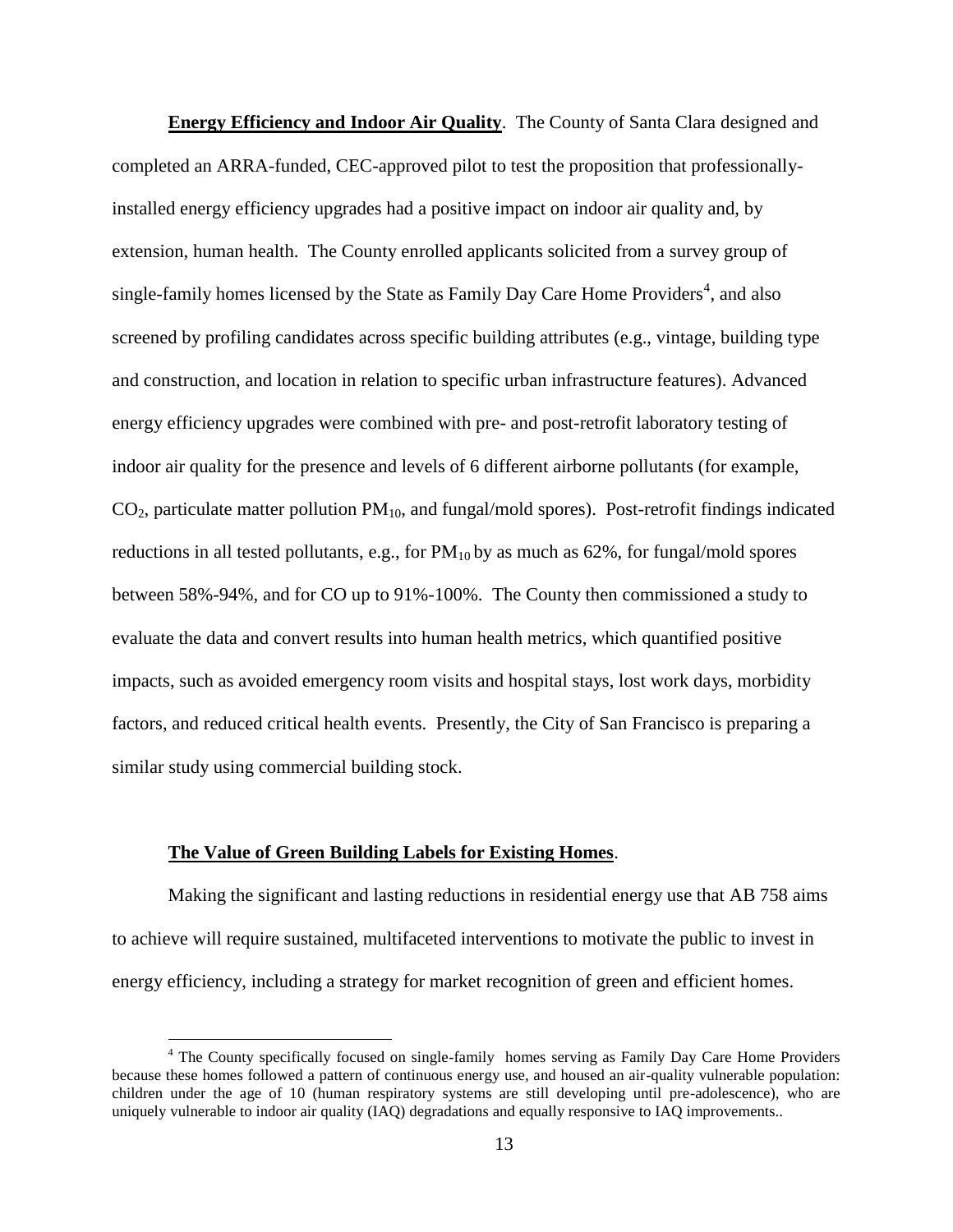Broader uptake of credible green labels for existing homes such as GreenPoint Rated, HERS II, LEED for Homes, and the U.S. DOE's Home Energy Score has the potential to create market transparency and enable the value of green building improvements and serve as a driver for investment in energy efficiency.

Green labels for existing homes can complement and build on other market transformation strategies such as incentives and financing; the intent would not be to replace more comprehensive assessments, but to allow easy market recognition of the value of a green home during real estate transactions. There is a growing awareness of the value of green homes: San Francisco and StopWaste funded an academic study that shows that green labeled homes in California sell at a premium of 9 percent on average.<sup>5</sup>

**Policy/Actions Recommendations**: LGSEC has identified the following market transformation strategies as most likely to support the objective of increasing home energy upgrades:

A. Calculate a Portion of Total ME&O Budgets as Resource Funds. The LGSEC would propose that a percentage of the total annual or per-cycle energy efficiency budget allocation for ME&O be dedicated to a "energy benefits & values" research and demonstration fund. Allocation of the fund could be structured in various ways, including application for funds similar to that for a grant program. This would foster continued partnerships among State energy agencies, implementers, research institutions and expert consultants, building science organizations, and consumer advocates and representatives.

 5 "The Value of Green Labels in the California Housing Market" available: [http://www.builditgreen.org/\\_files/Marketing/ValueofGreenHomeLabelsStudy\\_July2012.pdf](http://www.builditgreen.org/_files/Marketing/ValueofGreenHomeLabelsStudy_July2012.pdf)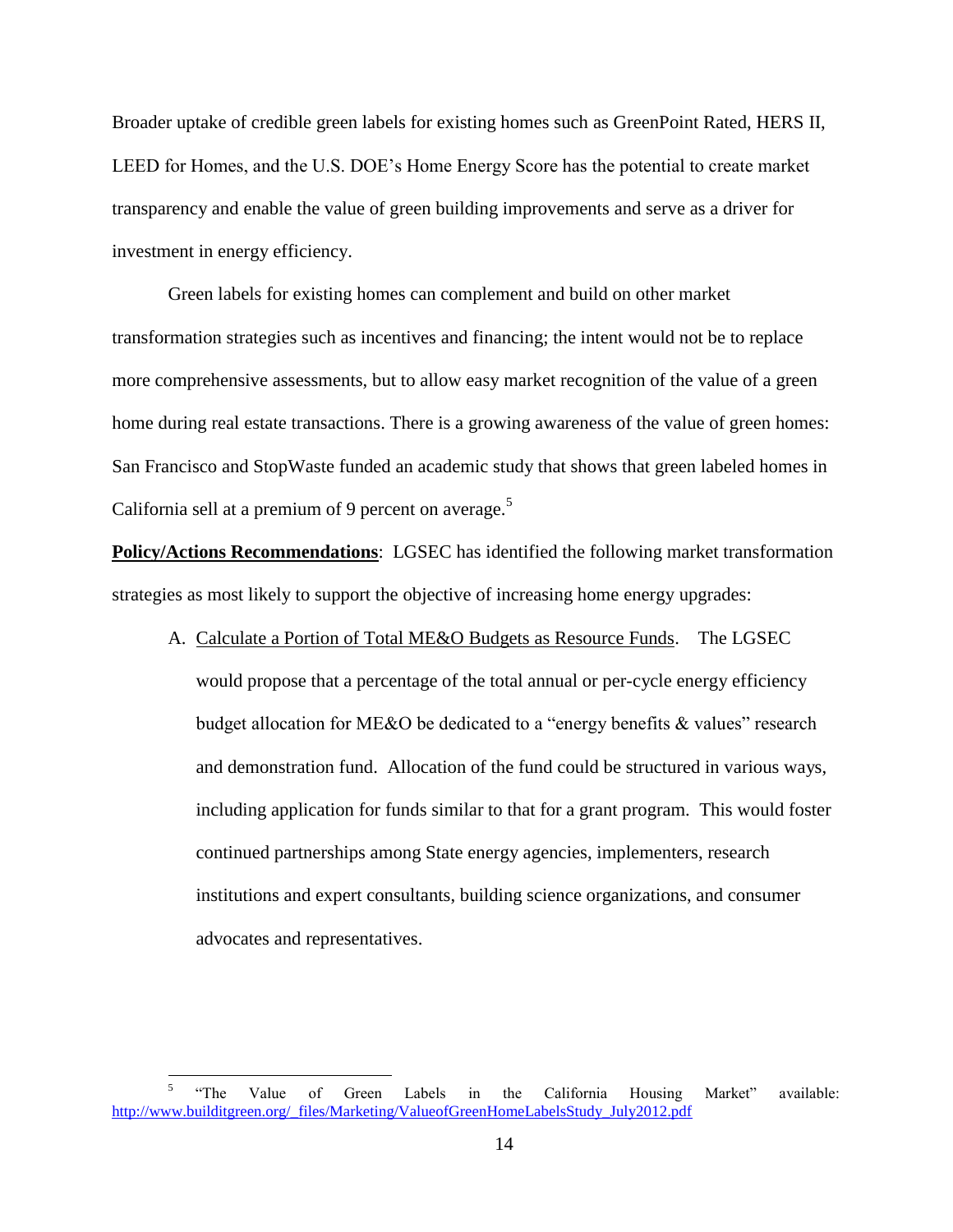- B. Assess ARRA-funded ME&O Programs. A number of ME&O programs were conducted under ARRA. As part of Key Initiative 1, an assessment of the scope and impact of these programs should be conducted.
- C. Foundation-Building Between Building Officials and Property Appraisers and Inspectors. Inspections and appraisals intersect at an early "opportunity-point" (sale or transfer of property, remodeling, or rebuilding) for substantive energy upgrades. The LGSEC supports early engagement and convening of these parties as a primary step in institutionalizing energy efficiency as a premium in property valuation. Normalizing energy efficiency factors among inspectors and appraisers can migrate to and lend momentum to recognition of energy premiums among other real estate professionals. The Regional Energy Networks and other local governments will pilot these opportunities during the 2013-2014 Energy Efficiency Transition Period (the 2013-2014 Energy Program).
- D. Engage and Educate the Real Estate Industry**:** The time of home purchase/sale is a key leverage point and real estate professionals are in a unique position to persuade home sellers to upgrade their homes to reduce the number of days on market and increase the sales price, and to help home buyers identify energy-efficient homes to purchase and to procure financing for energy-efficiency upgrades after purchase. There is a need to engage and educate real estate agents, home inspectors and appraisers on the value and benefits of green building.
- E. Improve Information Transparency by Greening the MLS**:** Mechanisms are needed for rational information exchange. One approach that is likely to increase information transparency for the general public and real estate professionals is to include green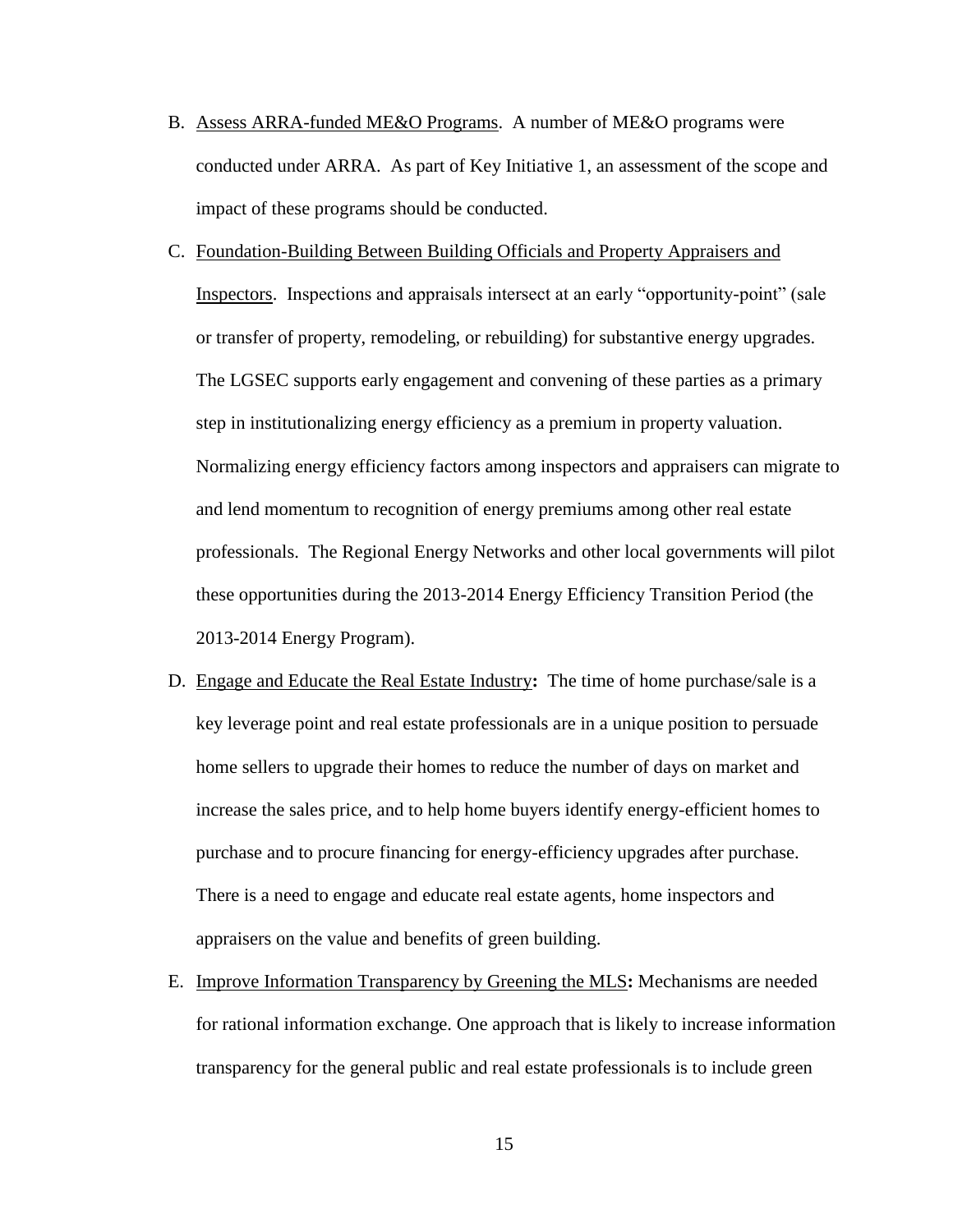label information in the widely used MLS real estate listing service. Efforts to green the MLS during the ARRA SEP period progressed slowly because of the fragmentary nature of the Bay Area's MLS Boards<sup>6</sup>. A major push is needed to educate and provide technical support to local MLS organizations.

F. Test Inexpensive, Accessible Labeling Options**:** Green labels for existing homes were marketed to homeowners as part of Energy Upgrade California but were slow to gain acceptance in part because of the time and cost involved in obtaining the green label. This experience points to a need for a low-cost, accessible energy/green label that can be conducted in a single visit (at time of sale) or inexpensively added to the scope of an energy upgrade project. There is a need to conduct additional testing of low-cost labels in local markets, such as integrating the DOE's Home Energy Score into Energy Upgrade California projects and audit incentives.

### **Potential Quantification/Qualification Targets under this Priority Area:**

- Develop uniform system for tracking influence or impact of ME&O on completed upgrades (this could dovetail with or complement the social benefit analysis currently underway)
- Increase training to real estate professionals, appraisers, and inspectors by 30% by 2016
- Increase green labeling certifications statewide by 30% by 2016

 $\overline{a}$ 

 $6$  The SoCalREN is continuing an LA County ARRA pilot (a region with less MLS disaggregation) which provides outreach and training on energy efficiency, green building certification and comprehensive home upgrades for the purpose of valuing these in property valuation and identifying them in Multiple Listing Services.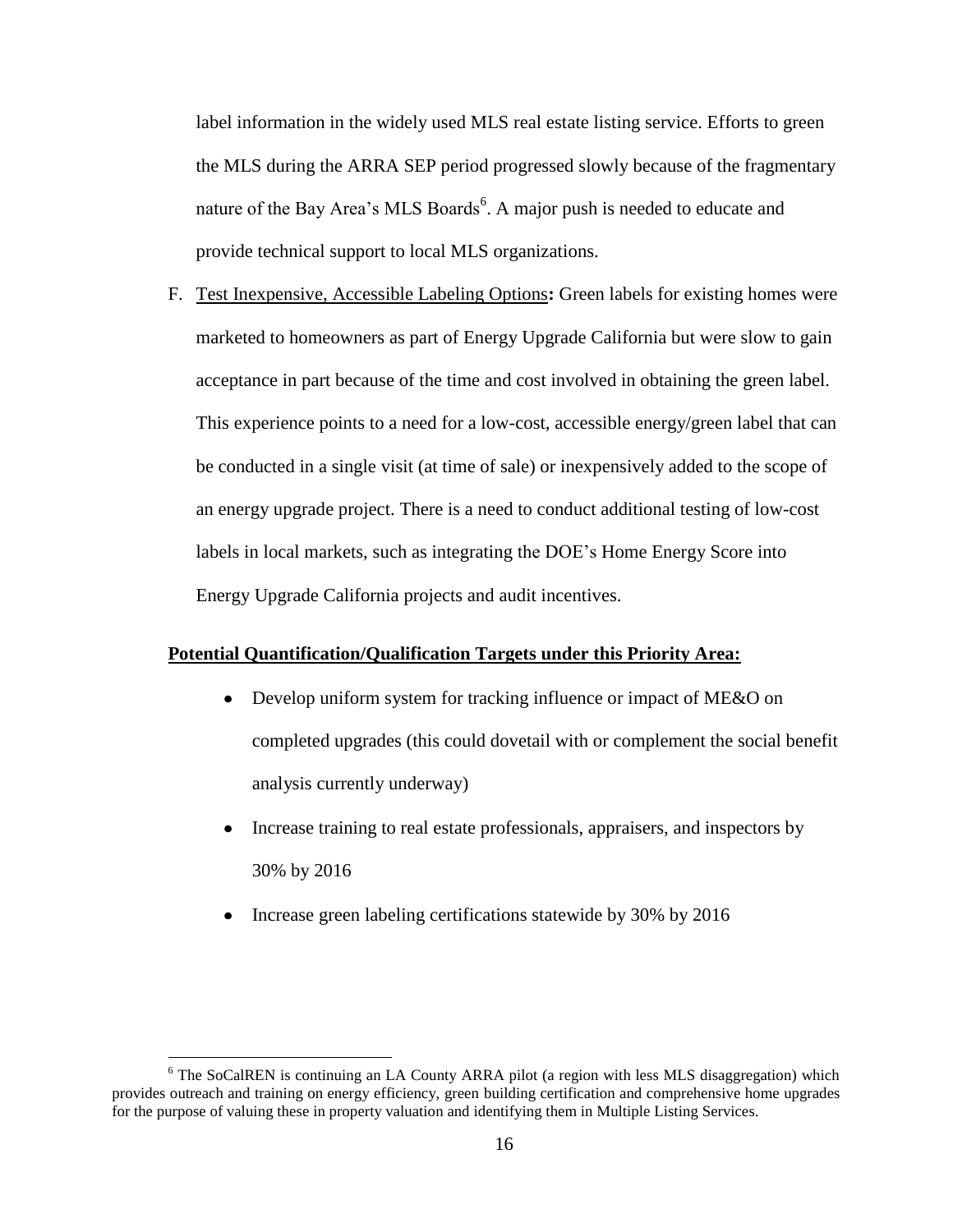# **V. Expanded Workforce Development**

The LGSEC supports all Key Initiatives developed by the CEC under the *Draft Action Plan.* Under ARRA, local governments implemented specific elements under these Initiatives, most particularly, KI 3 under NR 4.1 (p. 36): "Provide training for nontechnical skills such as marketing and business management training, along with training on available financing products, to contactos and related professionals."

Governments presently represented under the SoCalREN and BayREN developed "mentorship" programs under ARRA, that provided Energy Upgrade California Participating Contractors a series of interactive workshops with technicians and professionals in ME&O messaging, financing options, energy efficiency benefits and co-benefits, and "closing the deal" coaching, supplemented by marketing collateral that established the contractor as a "trusted diagnostician and professional" for consumers<sup>7</sup> We believe that a report prepared by these governments for the CEC and the CPUC would be a valuable resource in implementation of the *Draft Action Plan*.

**Policy/Actions Recommendations**: We propose certain additional elements and modifications to the Key Initiatives:

A. Many of the Key Initiatives for NR 4.1 and 4.2 were piloted under ARRA programs. Local governments that conducted these pilots should provide a report to the CEC and CPUC indicating their scope and impact.

 $\overline{a}$ 

 $<sup>7</sup>$  The "trusted diagnostician" and "house doctor" campaigns formed the cornerstone of Santa Clara</sup> County's multiple award-winning ME&O campaign, and together with innovative program design and contractor mentorship program, is credited as a primary contributor to the County's 43-48% conversion rate during ARRA.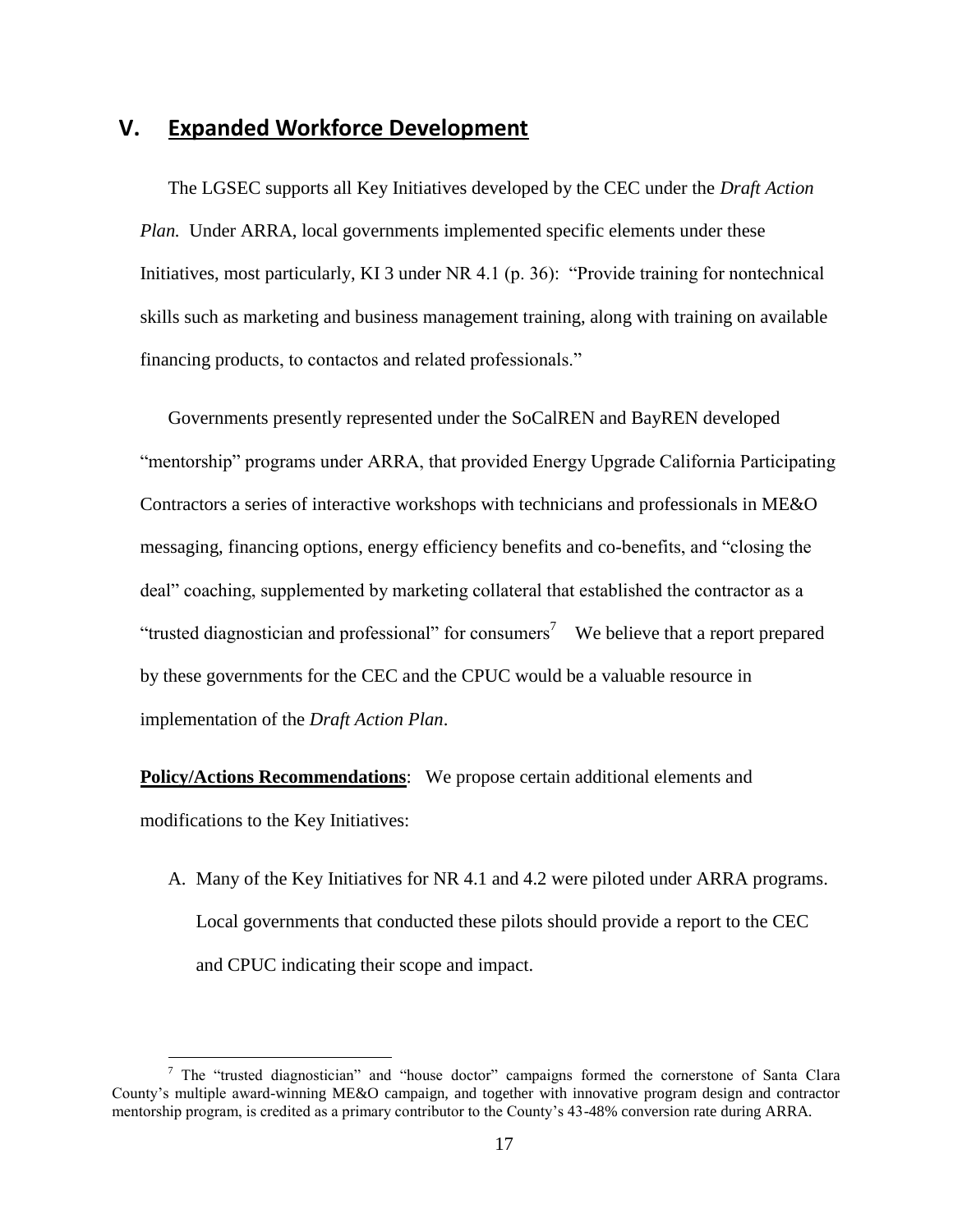- B. NR 4.2, KI 2: This Key Initiative most directly addresses social equity, which is a critical objective of local governments in energy efficiency programs. Training for "entry-level, disadvantaged, and hard-to-reach populations" must, however, take into account that licensing is a potent asset toward career advancement and that many if not most contractor licenses issued by the California Contractor State Licensing Board require a high school degree or GED certificate. We recommend the CEC consider coupling lines of training under this KI with high school certification. Otherwise, the door to valuable apprenticeships could be closed to promising candidates.
- C. Benchmarking and Auditing. As noted in the **Introduction**, the LGSEC urges a holistic, interactive approach to deployment and implementation of the Priority Areas under the Draft Action Plan. For example, here we refer to the CEC's observation that only a fraction of the State's relevant residential and nonresidential properties have been benchmarked or audited, and identified this as a market barrier, in part due to cost. We believe that contractor training and expansion of career pathways offer opportunities to provide substantive training in these areas free-of-charge, in return for post-certification services, e.g., a services-for-training (rather than tuition) system whereby graduates would perform professional whole-home audits for free or significantly discounted rates. This services-for-training payback arrangement would benefit consumers, complement ME&O, support whole-home contractor business models, and drive conversion rates for energy upgrades.
- D. Develop Financing Models with Contractors. As an additional cross-cutting initiative, we propose an option for high-performing contractors to partner with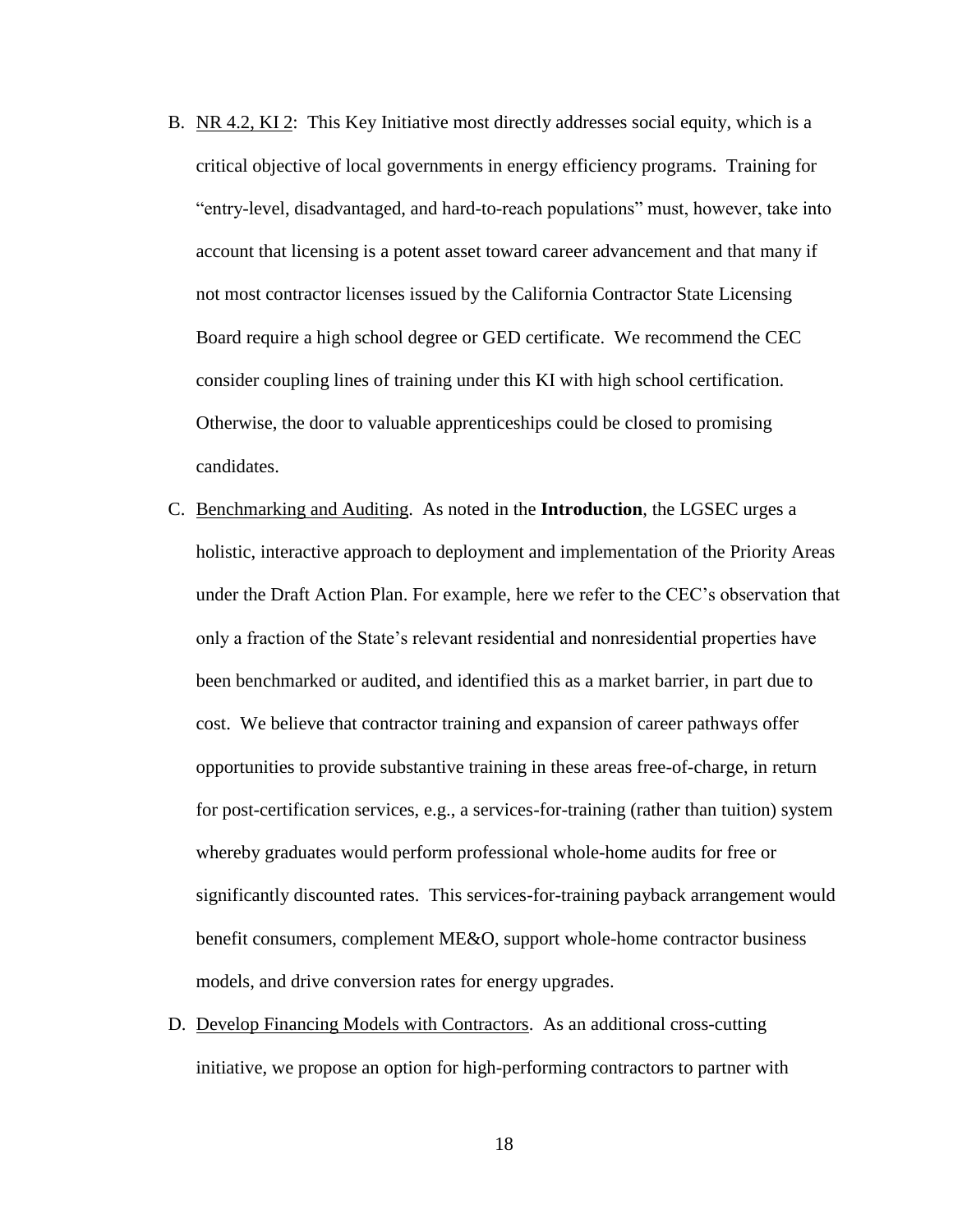implementers to explore business models that expands the role of contractors from service agent to financing partner. Local governments have discussed these models with lending institutions over the past 18 months, and welcome the opportunity to discuss then in greater detail with the CEC.

LGSEC emphasizes that the opportunity to expand and train the energy efficiency contractor community comes with the obligation to create a market demand sufficient to support this expansion. This relies in great part on our collective ability and resolve to streamline program development, adoption and implementation processes, and to create a program portfolio that reflects consumer, lender, and contractor market realities (see **Conclusion**).

### **Potential Quantification Targets under this Priority Area**:

• 15% increase in certification of specialty contractors as Participating Contractors under Energy Upgrade California during the 2013-2014 Energy Program

# **VI. Establish Multiple Pathways to Capture Stranded Residential Consumers and Market Sectors**

The *Draft Action Plan* appropriate recognizes the tension between a whole building approach to energy retrofits, and the reality that many customers are not prepared to invest in a whole building approach, for a variety of reasons. It can sometimes take several years for customers to work through a "punch list" of energy projects, just as it may take them several years to remodel a home or building. Sometimes customers will invest further after an initial, low-risk positive experience. In all cases, successful programs rely on simplicity, a structure that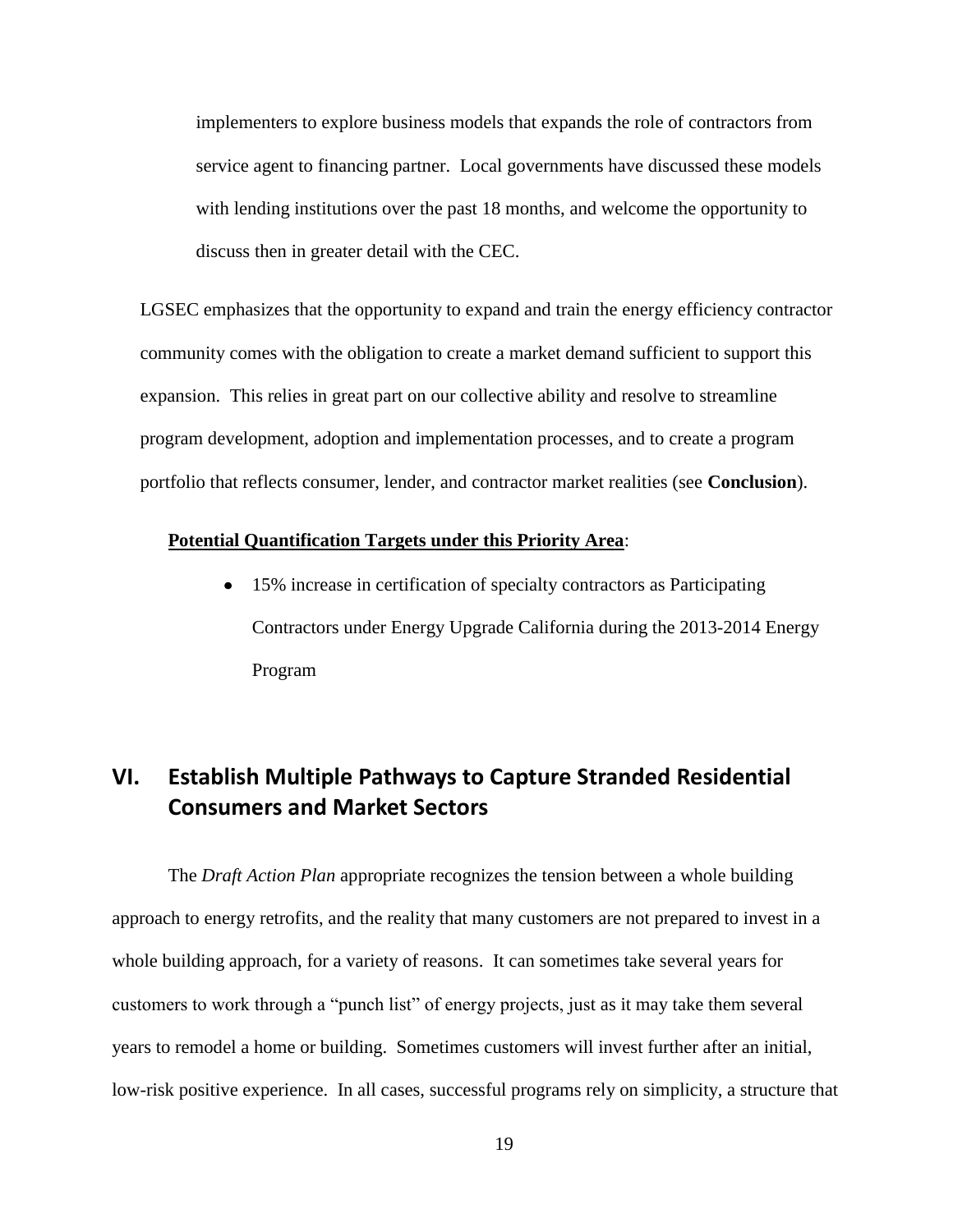allows for timely implementation, and responsiveness to the discrete consumer market and contractor and lender business models. The LGSEC believes that a source of program tension is uncertainty that today's basic path customer will turn into tomorrow's advanced path customer, As the CEC develops implementation strategies, it should remain cognizant of consumer constraints and drivers, and the possibility of a long sales cycle among as yet untapped but substantial consumer base.

Under ARRA, local governments proved their skill and ability to design and launch highlysuccessful energy efficiency programs. Some examples of Single-Family Programs:

- Los Angeles County created "Flex Path" as an alternate to the underused Energy Upgrade California Basic Path model, resulting in over 1800 projects in less than a year. LA County focused on contractor mobilization in lieu of traditional ME&O, focusing on specialty contractors
- Los Angeles County also implemented a Green Labeling Rating Program under ARRA, which certified more than 600 buildings
- Santa Clara County's ARRA-funded program matched simple whole-home audit incentives, a flexible program design, a highly-effective contractor mentorship program, and its award-winning ME&O campaign to generate nearly 400 Advanced Path upgrades in less than 5 months. Under ARRA, the Program's conversion rate was 43% (of all audits resulted in an advanced upgrade). Using a subsequent State Award (and grant) for Innovative Program Design, the Program's conversion rate increased to nearly 48%.
- The Sonoma County Regional Climate Protection Authority introduced the water-energy nexus pilot Pay-As-You-Save (PAYS®) to the West Coast, and in 8 months of implementation reached 4% of residential customers of the Town of Windsor's water utility. The pilot incents water and energy efficiency upgrades that are advanced by the water utility and repaid through an on-bill monthly surcharge. The program was designed to deliver combined water and energy cost savings that are significantly larger than the surcharge, driving immediate net savings to utility customers.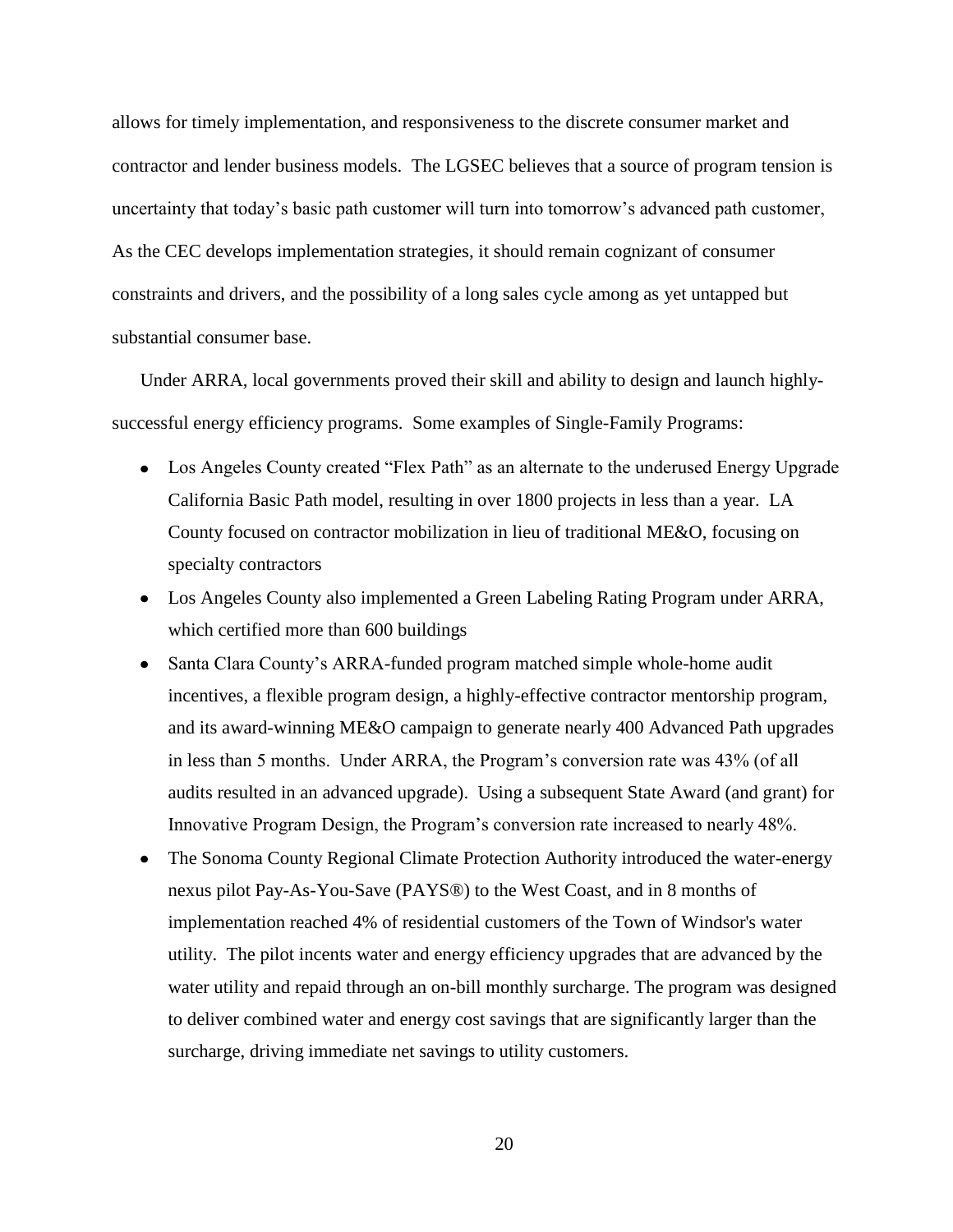- The Western Riverside Council of Governments HERO (Residential PACE) Program has initiated or completed nearly 6000 energy upgrade projects through a partnership with equity investors. Again, the project design is flexible, responds to consumer needs and constraints, and utilizes responsible but streamlined documentation approval and tracking processes.
- emPowerSBC (Santa Barbara County) is a public-private partnership between the local government and lending institutions that provides residential consumers with low-interest loans, technical and advisory services, and full-program training to contractors. In 18 months, more than 3,000 customers have received Program services; and refunding of this ARRA pilot under the CPUC's 2013-2014 Energy Program is being used by Santa Barbara to expand the program to Ventura and San Luis Obispo counties.

Presently, program designs have created an artificial tension between the Advanced Path model and an on-ramp pathway intended to serve moderate-income property-owners or maiden efforts by consumers who may be positioned to install a whole-home upgrade in phases. The consequence of that tension seems to be an impulse to upsell the basic path customer to the greatest extent now. This direction also dissuades specialty contractors from taking a strong role in promoting jobs to customers that align with our energy programs.

Another key market opportunity lies in the **Multifamily Sector**. The Multifamily sector is referenced within the Action Plan through a very general commentary on low-income, rental housing and residential finance issues. The unique aspects of the multifamily sector, explicitly including market rate multifamily in addition to low-income multifamily, should be deliberately and more comprehensively addressed through mechanisms such as **developing appropriate and diverse finance products**, **enabling access to and disclosure of data**, and **promoting water efficiency improvements with energy efficiency programs**.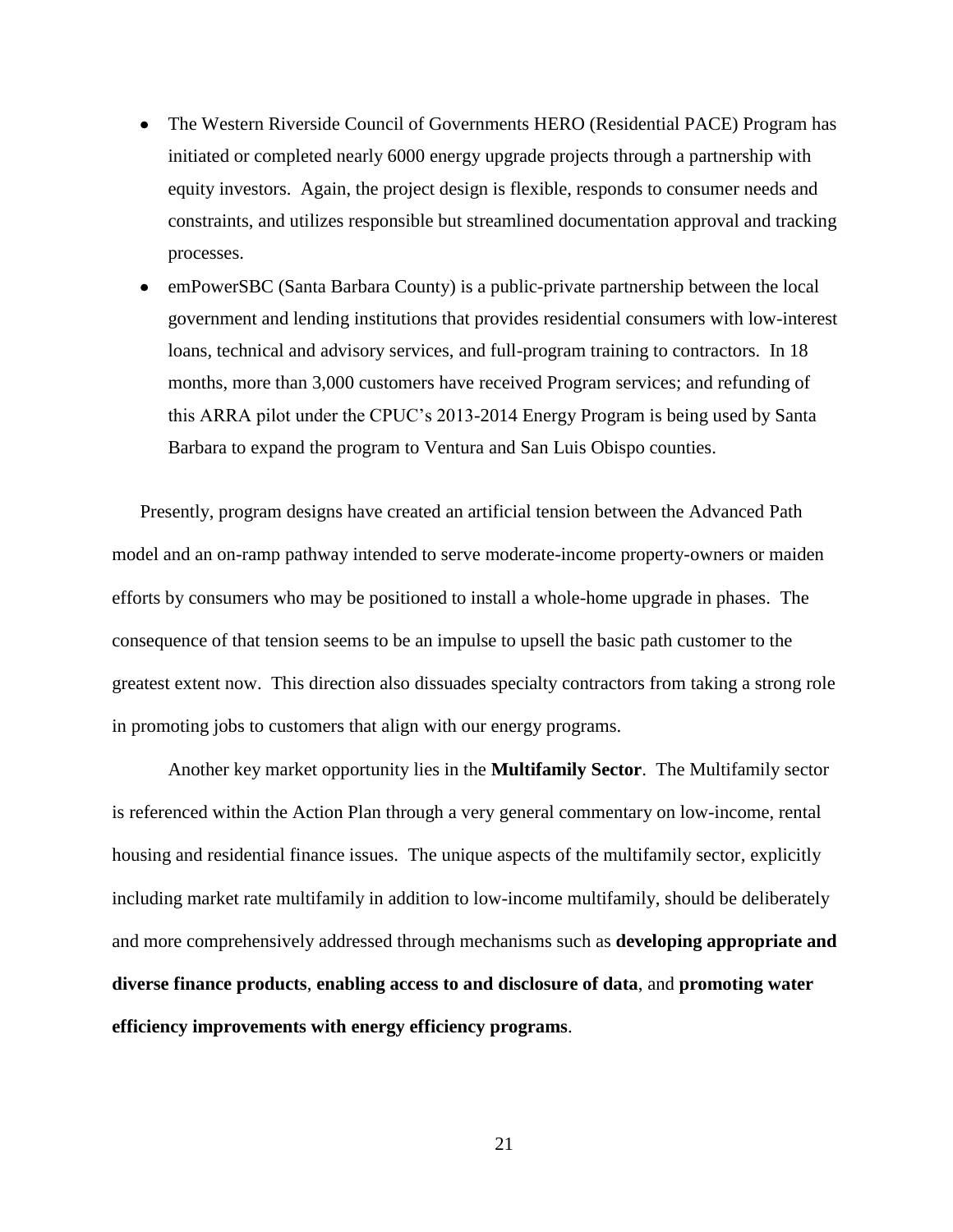**Multifamily finance products:** Financing is necessary to "close the deal" for marketrate multifamily property owners, particularly for deeper retrofits. Local governments are best positioned to offer market rate multifamily financing pilots because they can:

- build upon existing program infrastructure to leverage investment in incentives, auditing/data collection, quality assurance and workforce development;
- integrate financing with technical assistance, incentives and other program services; and
- serve a broader portion of the market than low-income/subsidized housing and centrally metered properties

Multifamily energy efficiency financing, however, must address the following factors:

- 1. Owners are unlikely to utilize a supplemental energy efficiency loan with a lender other than their first mortgage holder. CEC should explore program models that use an open lender model in order to capture more first mortgage holders in the EE finance product offerings.
- 2. Low-income owners have a complex "stack" of financing where they leverage public funds & private capital through tax credits, bonds, subsidies, community development & commercial loans. CEC should explore program models that use rate-payer energy funding to directly supplement housing finance programs (eg; the State Treasurer's Office Low Income Housing Tax Credit Program) already designed for multifamily properties and which have robust energy efficiency criteria.
- 3. Real Estate Investment Trust & Joint Venture market rate owners have their own finance structures which restrict their ability to add to their debt obligations, and often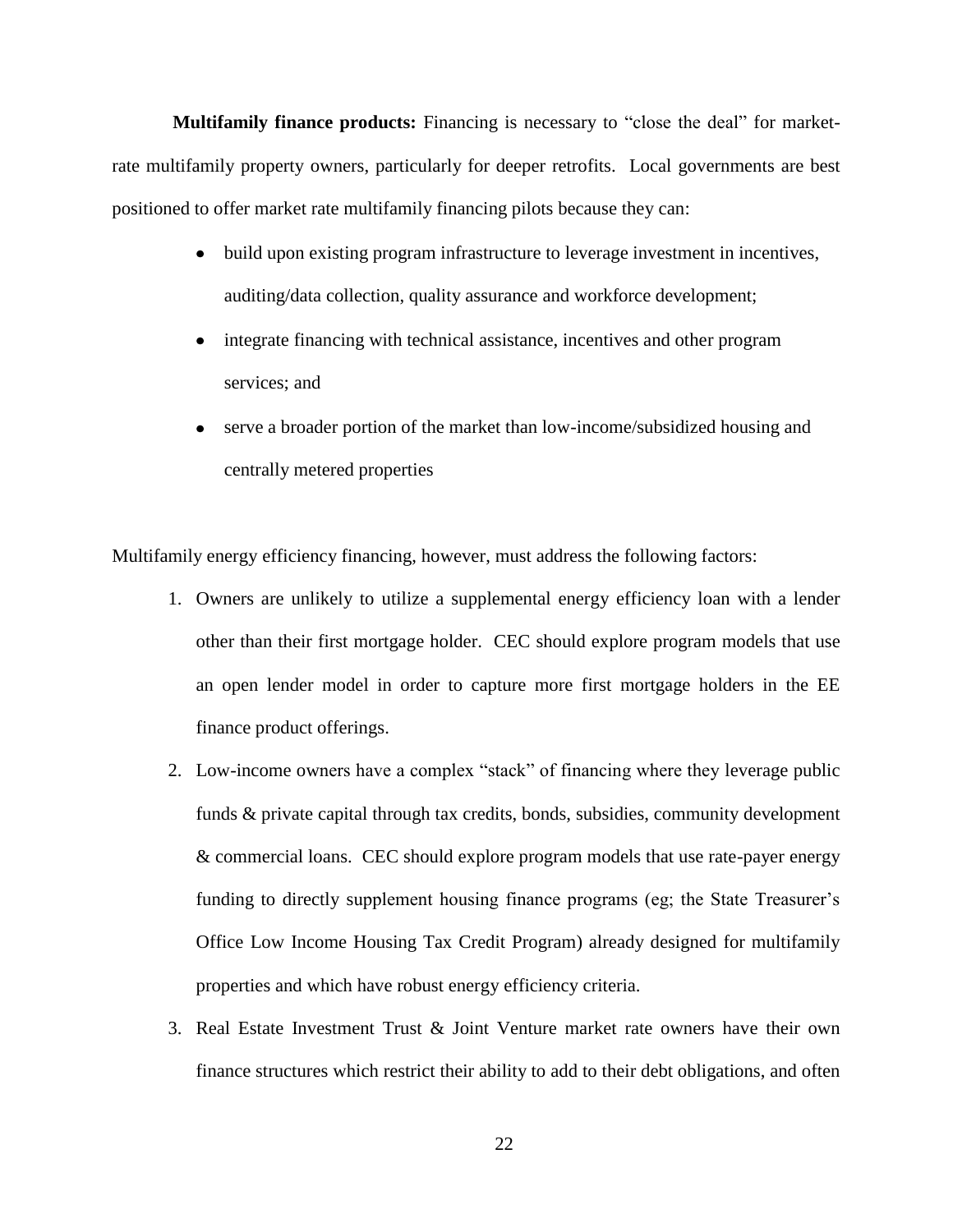times their equity investment in projects can be much shorter (eg; 3-7 years ) than typical energy measure payback periods. CEC should explore whether shareholder or tax credit incentive mechanisms (rather than debt related products with pay-back criteria) are attractive to this sub-sector. Additionally, the PACE model which limits the debt obligation to the duration of property ownership addresses the short ownership timeframes, and should be considered potentially appropriate for this multifamily sub-sector.

4. Longer term strategies for multifamily finance should build upon national efforts (such as the Fannie Mae product offered to Multifamily properties in New York City) to include energy and water savings in loan underwriting criteria. Unfortunately, in California, the lack of whole-building energy performance data to guarantee savings to lenders is a major barrier to leveraging private capital. The on-bill repayment finance mechanism may be attractive to property owners, but does not currently address sub-metered properties. CEC should encourage creative strategies to enable repayment on tenant meters, like virtual net metering (VNM) to apply on-bill repayment to the tenant areas.

**Whole-building aggregated data and disclosure:** Data on multifamily whole-building energy usage is particularly difficult to obtain due to the complex metering configurations between owners and tenants. Lack of this data is a barrier to designing incentive programs, providing savings guarantees to potential lenders, improving software analysis tools, and to understanding effectiveness of upgrade opportunities.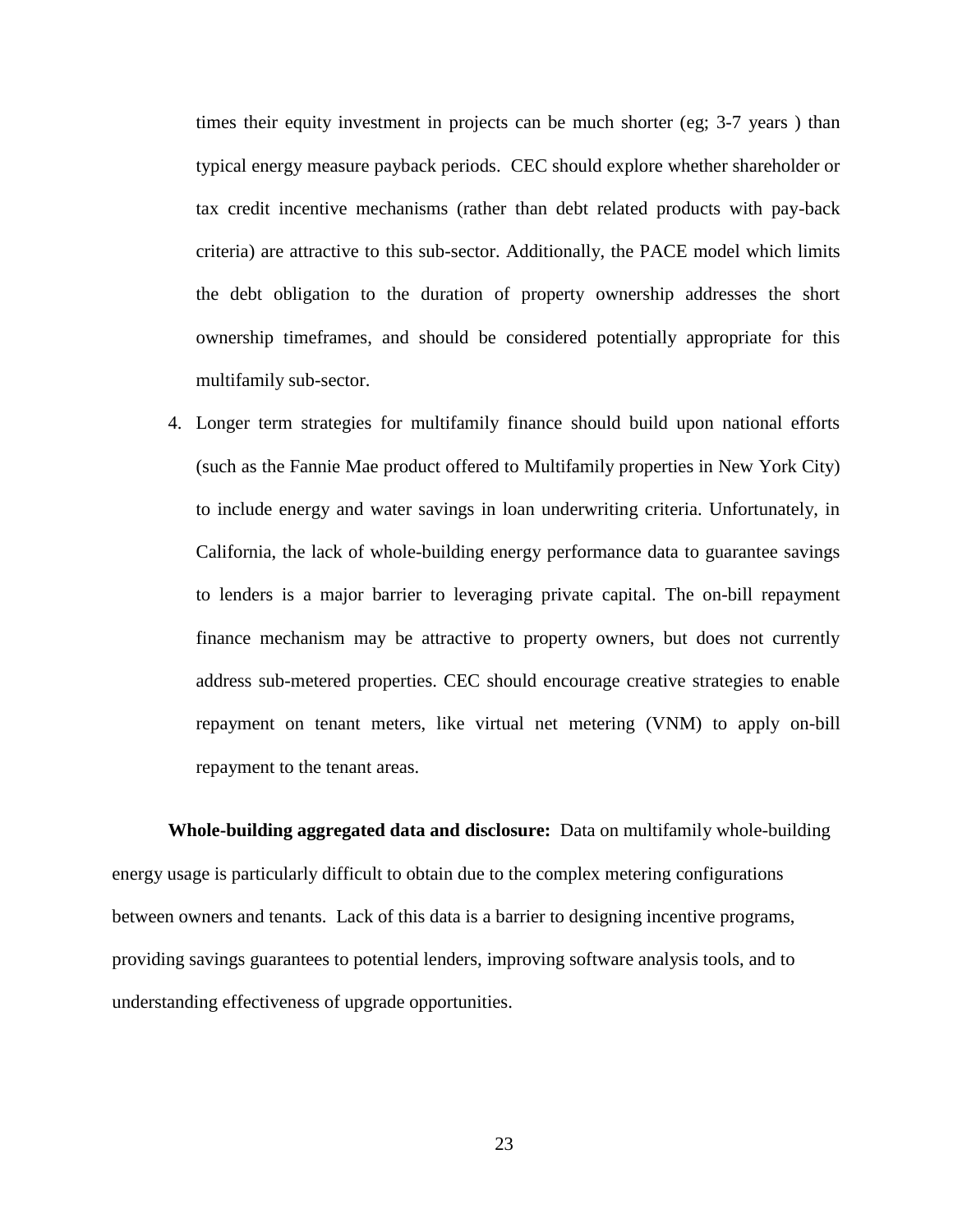#### **Policy/Actions Recommendations:**

- A. Efforts to improve data accessibility should include mechanisms for IOUs to share aggregate whole building energy usage data for multifamily properties that include common area and tenant-paid meters. The data should be made available to public agencies and each property's owners and managers.
- B. AB 1103 provisions should be extended to include segments of multifamily as a commercial building type (for example New York's commercial benchmarking ordinance applies to multifamily buildings that are 50,000 square feet or larger) in that the benefits of benchmarking, labeling, data access and disclosure apply similarly to the multifamily and commercial sectors.
- C. Add as a new Key Initiative: Support easily accessible and flexible financing programs using private capital for residential upgrade projects as a cost-effective solution
- **D.** Add as a new Key Initiative: Explore programs which model residential homes and upgrade potential at varying degrees of scale (i.e., model home types, designs) and provide this information to program administrators and contractors in addition to single home, upfront modeling requirements.
- E. **Water energy nexus:** Promoting water efficiency upgrades in conjunction with energy efficiency upgrades is particularly compelling in multifamily housing because 1) it is common for multifamily properties to be centrally metered for cold water, thus the property owner has a direct incentive to install water efficiency measures (split incentive less present) 2) water heating is a dominant energy use in multifamily buildings due to promotionally less energy spent on heating and cooling and water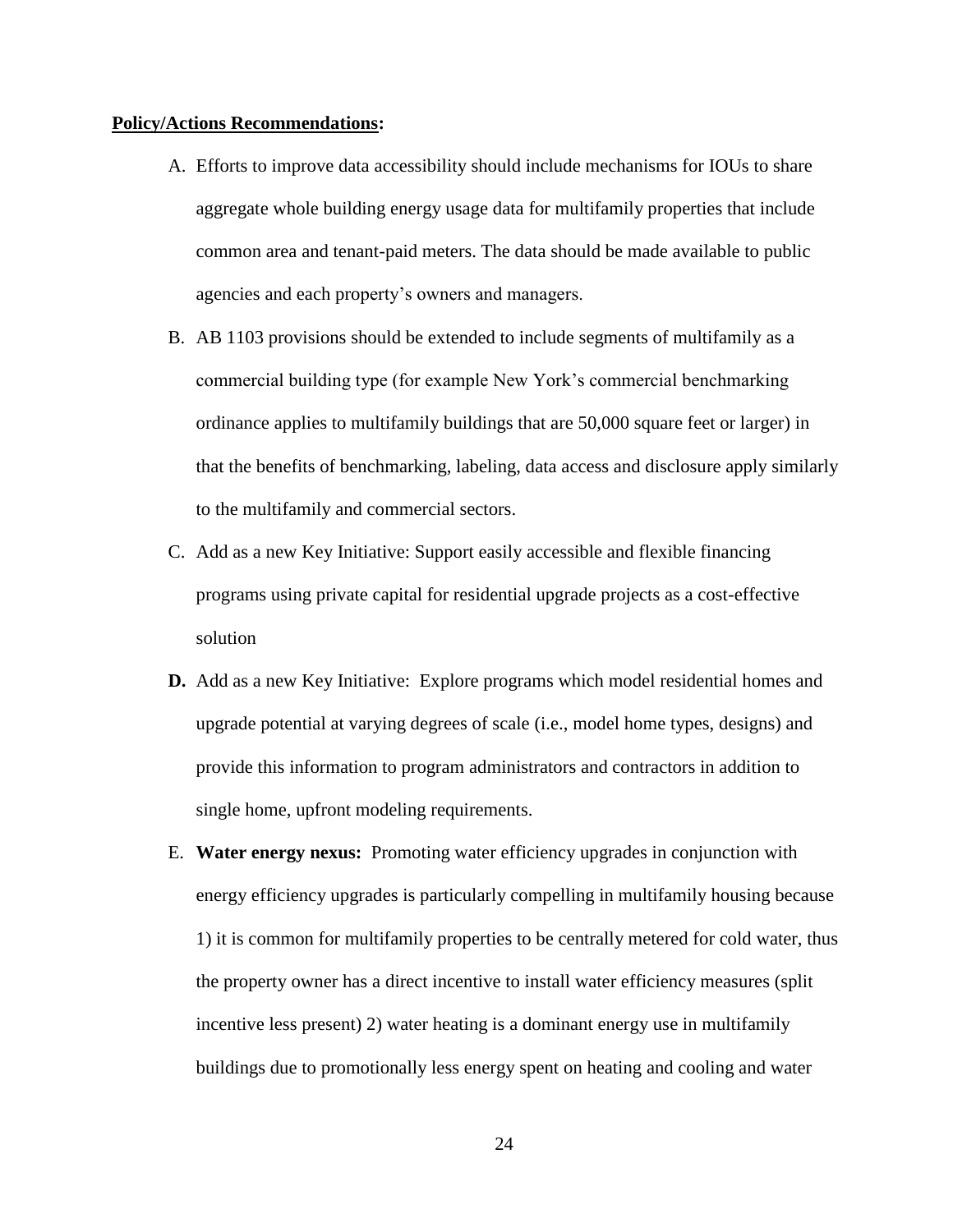efficiency can lead to water heating savings, 3) multifamily property owners may have incentives to market their units as green and could promote multiple benefits approach associated with green labeling. The ARRA funded PAYS on-water bill repayment pilot that coupled energy and water measures saw significant participation from multifamily properties. In addition to improving uptake in energy efficiency programs, water conservation results in upstream energy savings related to water treatment and conveyance.

### **VII. Benchmarks and Audits**

Key to LGSEC's comments and recommendations in this Priority Area, is the distinction between tools and calibrations acceptable to and recognized by government agencies and those those will be recognized and functional for building owners and lenders. In the commercial realm, retrocommissioning involves large loans that the original mortgage-holder is unlikely to extend or approve without reasonable analytic assurance that the transaction will be, at the least, cost-neutral. High-level Investment Grade Audits provide this assure and granularity. If investments are to be made in additional tools, we caution that they be designed to respond not simply to governmental requirements, but to provide the data needed by building owners to consummate retrocommissioning financing. For this reason, we recommend adding to the Potential Stakeholders list, representation for banks and lending institutions.

**Policy/Actions Recommendations:** In addition, the LGSEC respectfully suggests that before funds are invested in new tools or initiatives, the following elements be considered or clarified:

A. Intended Purpose and Application of New Tools: In general, benchmarking tools serve 3 purposes: 1) a statistical comparison of energy performance with other like buildings; 2) for building portfolio purposes, in that the building is benchmarked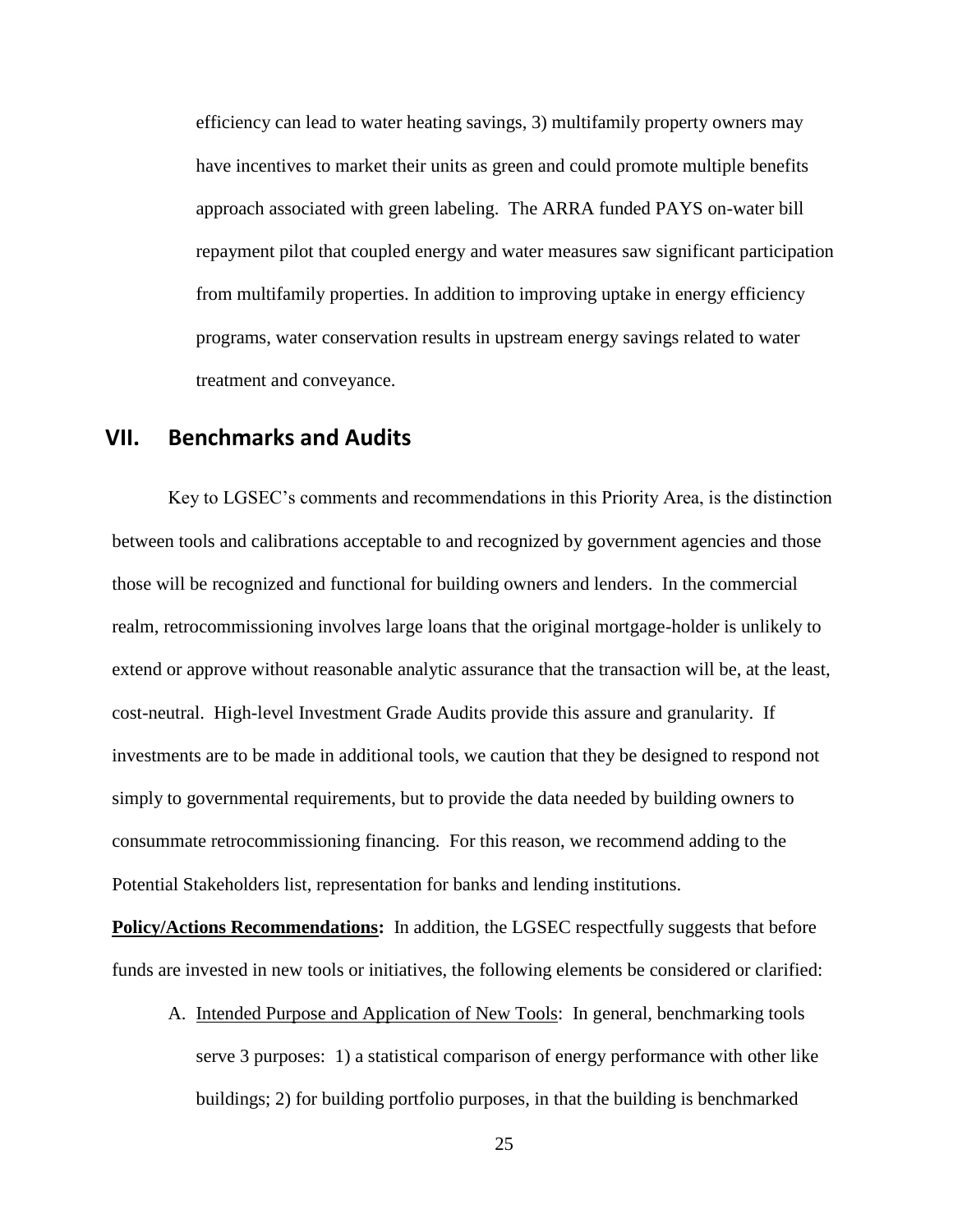against itself to track performance, or 3) for energy improvement simulations, for those tools with the capacity to benchmark against an energy simulation or modeling. While the latter would seem the most effective in setting the foundation for commercial building improvements, a recent California study<sup>8</sup> It is critical to structure actions under this Priority Area to align with a specific outcome.

- B. The Current Commercial Building Energy Consumption Survey (or CBECS) Will Alter Existing Benchmarking Guidelines. EPA Portfolio Manager, the primary reference tool in benchmarking is calibrated pursuant to the most recent CBECS, which dates back to 2004 (using data from 2003), prior to a number of policy, technology, and standards improvements in energy performance. A new CBECS will be published in 2014, and is currently in the process a nationwide building audit effort that includes more than 12,000 buildings. Also, the 2014 CBECS will add more than 240 Primary Sampling Units. Moreover, the 2014 CBECS will include commercial buildings of less than 50,000 square feet (including even Laundromats and dry cleaners), which is identified in the *Draft Action Plan* as a critical gap. In any event, the LGSEC believes that some, maybe much, of the technical work anticipated under this Priority Area may be performed under the CBECS effort, and we encourage coordination with the U.S. Energy Information Administration to ensure that California's work is based on latest data, and that our respective efforts are complementary and not duplicative.
- C. Commercial Audit Incentives. Regarding the cost-challenges of audits for small and medium-sized businesses, the LGSEC also supports Santa Clara County's original

 $\overline{a}$ 

<sup>8</sup> NMR Group, Inc. and Optimal Energy, Inc., *Statewide Benchmarking Process Evaluation, Volume 1: Report*. April 2012

http://www.calmac.org/publications/Statewide\_Benchmarking\_Process\_Evaluation\_Report\_CPU0055.pdf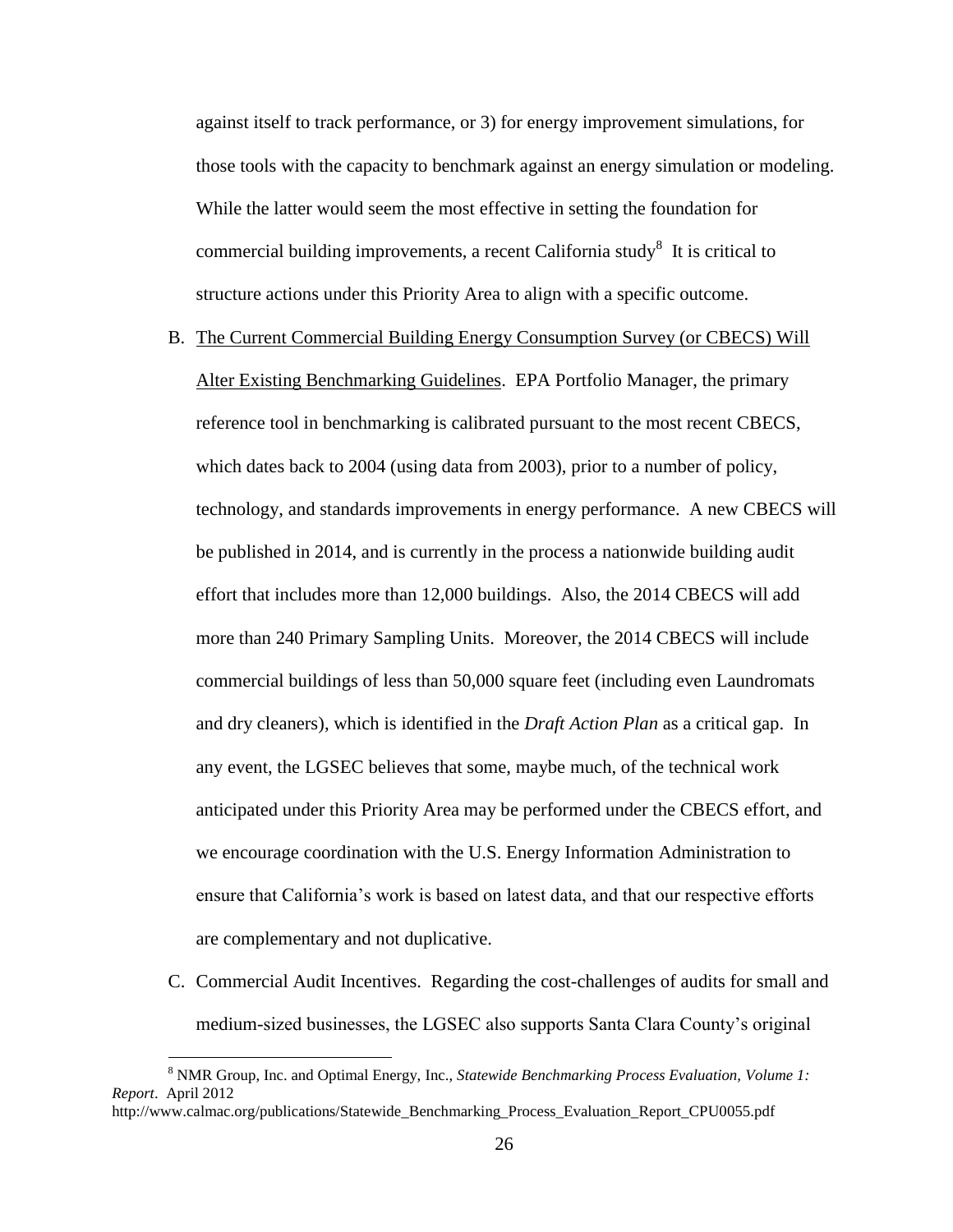2013-2014 Program Implementation Plan proposal for ASHRAE II and/or Investment Grade Audit (IGA) rebates. The County proposed a model whereby 50% of audit costs were either rebated, or in the case of IGAs, advanced against an obligation to repay (either as part of the retrocommissioning loan and paid at the time the loan was enrolled, or if no recommission was undertaken, then by the building owner under convenient payback terms). A limited-term commercial audit rebate program serves two purposes: i) to stimulate uptake in the commercial market, and ii) to provide sufficient performance data (organized by building types) to develop building profiling guidelines that identify and provide per-measure data for classes of buildings according to energy savings potential.

- D. Edit Key Initiative 1 as follows: "Develop benchmarking tool(s) *and support existing tools in use* that are appropriate for the various segments of the commercial and public building markets (for example, large offices, small offices, restaurants, and retail).
- E. Add as new Key Initiative 4: Address issues associated with customer confidentiality related to compiling benchmarking data.

# **VIII. Small and Medium Commercial Buildings**

The LGSEC agrees with the CEC's thorough assessment of this complex, challenging, yet promising market sector. Under ARRA, a number of California governments piloted projects that sought to address existing market barriers specific to small and medium sized buildings and the relationship (sometimes transient) of tenants to these structures. In addition to the CEC's observations in this Priority Area, we believe that as the economy rebounds, competition for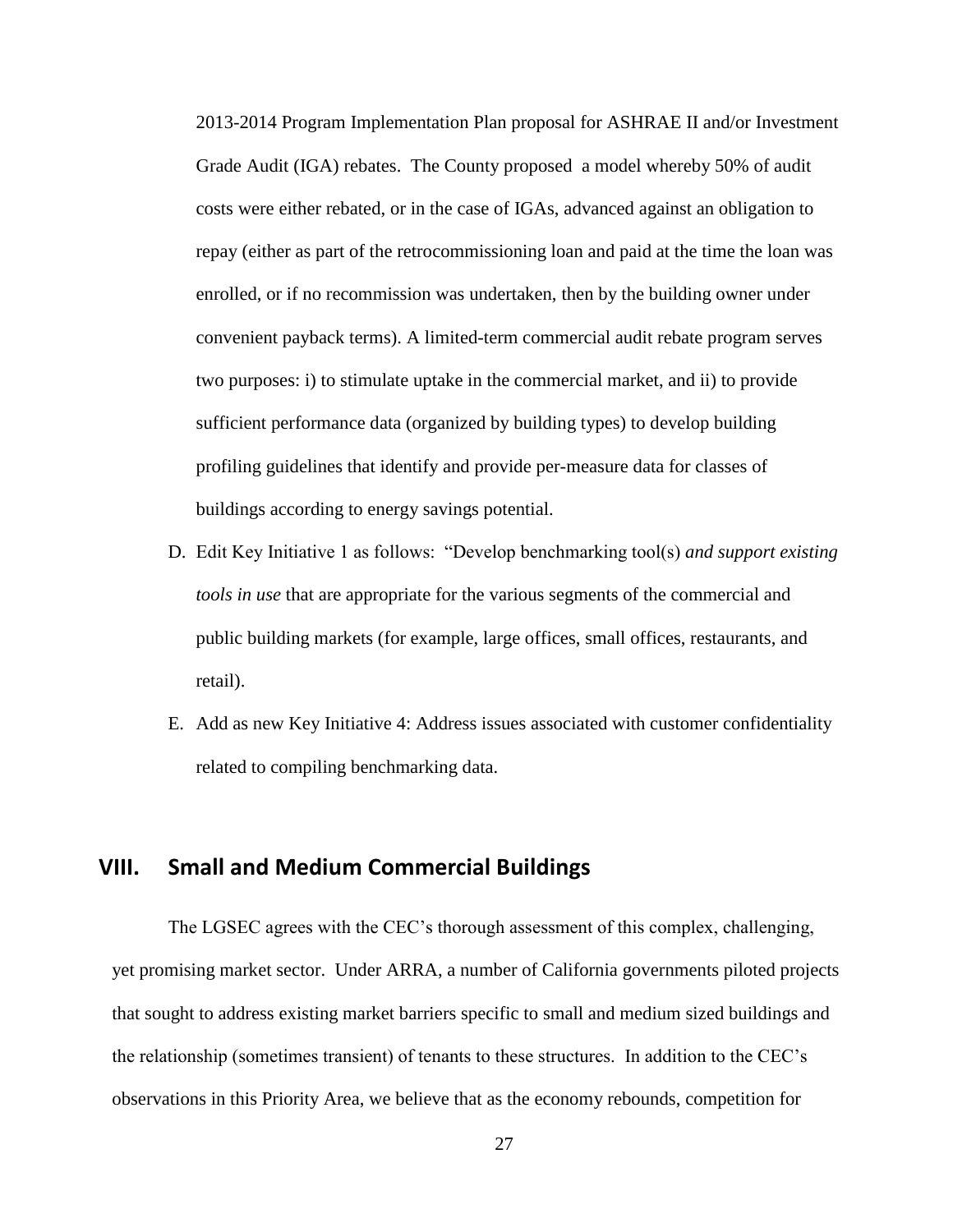tenants in these spaces may drive building owners to undertake improvements, which can tapped for grafting-in of energy efficiency upgrades. The 2013 CBECS may also provide data germane to this market, and creative training-for-services "swaps" (see above in **Expanded Workforce Development**) may provide auditing solutions here as well. In addition:

### **Policy/Actions Recommendations**

- A. Under ARRA, Los Angeles County conducted a market segmentation study of commercial buildings throughout the County to support PACE marketing, education and outreach efforts. This and other efforts conducted by ARRA recipients should be collected
- B. Pilots for implementing EE measures in small, medium commercial buildings should be done while promoting financing programs available to these sectors (e.g., on bill financing, non-residential PACE).
- C. Additionally, measures should be identified and proposed as a comprehensive upgrade. One strategy building owners should consider is "staging" bundles of measures so that the savings from the first set of implemented measures can be used to finance the next set of measures.
- D. Key Initiative 2 should include other "low hanging fruit" audits (i.e. lighting or other direct install measures) with the economizer assessment.
- E. Under Key Initiative 4, LA County's ARRA experience is that the IOUs Quality Install and Maintenance programs were enhanced through incentivizing HVAC contractors to turn routine HVAC jobs into Whole Home Upgrades (EUCLA HVAC Contractor Pilot).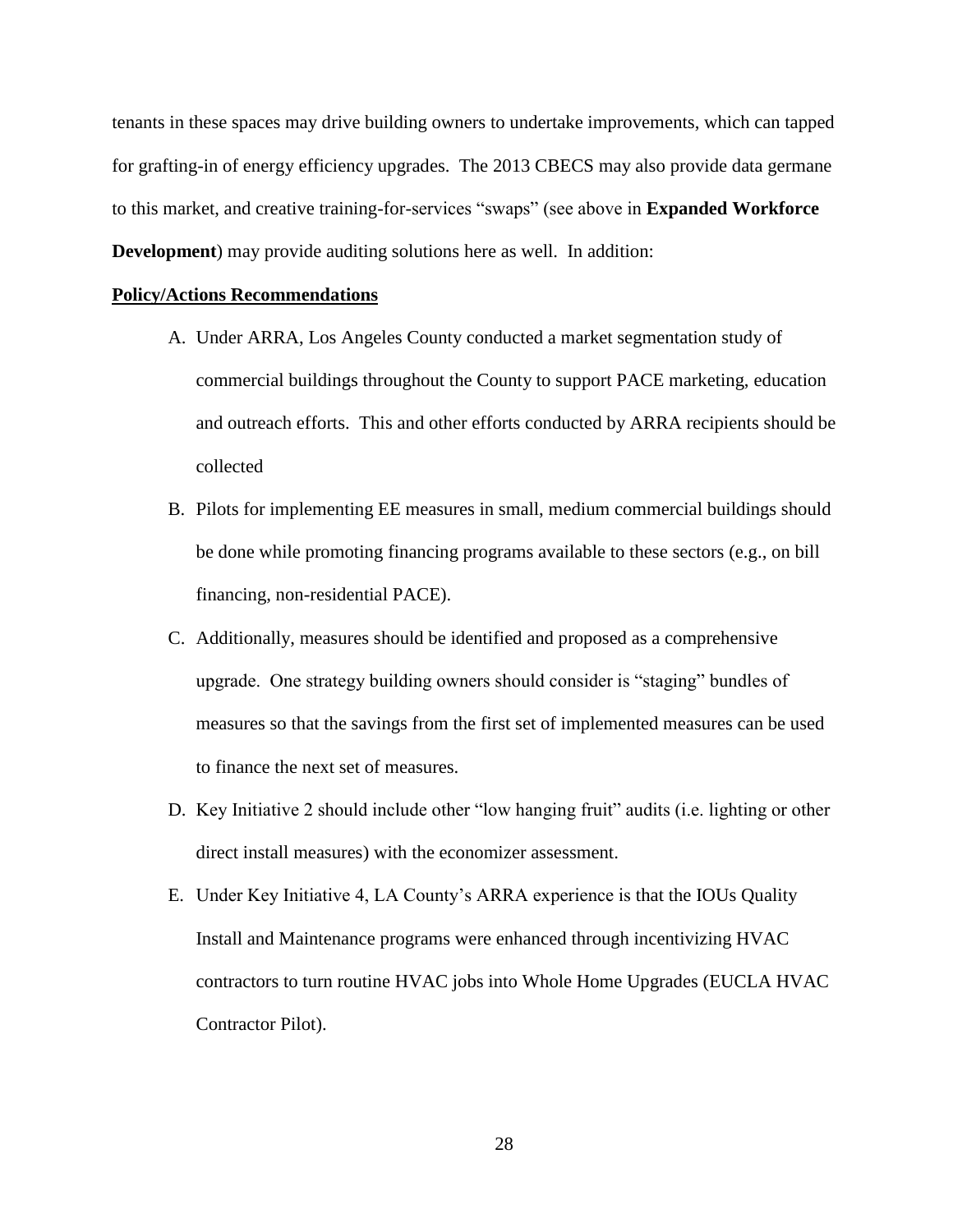## **IX. Public Sector Leadership**

The *Draft Action Plan* correctly recognizes public buildings represent a meaningful opportunity to gain energy efficiency savings, and that state, regional, and local governments can serve as transformative agents in this market. . In fact, local agencies have been serving this role, as demonstrated by the following examples:.

- For several years, the County of Los Angeles has used an electronic energy management information system ("EEMIS"), which allows the County to perform sophisticated benchmarking to track a building's performance over time, and in comparative analysis against other like buildings. . The *Draft Action Plan* calls out the web-based B3 Benchmarking Program as a way to compare "a building's energy use to similar buildings in the same climate region". We recommend that the CEC also consider EEMIS. It can be expanded throughout the state, and could be more useful to public agencies for a number of reasons beyond benchmark comparisons and determining baseline efficiency projects. It would not make sense to create a new system when a perfectly good system could be adapted and expanded for much less costly to the state.
- Under the SoCalREN, a Community Energy Efficiency Project Management System (CEEPMS) software package is being developed which will automatically link existing online permitting systems to IOU rebate measures within permit applications. Under the SoCalREN, the CEEPMS has been available to all local governments in the SCE/Gas service territory.
- Under the SoCalREN, a Job Order Contracting program for public agency building projects launched in July of 2013 which will serve all of the joint SCE/Gas Company service territory. It will be combined with various public agency project financing programs.
- Beginning in 2006, The Association of Monterey Area Governments (AMBAG) implemented a countywide (21 municipal jurisdictions) benchmarking and introductory energy efficiency measures project, which has to date serviced more than 400 buildings public buildings. Phase 2 of the plan is underway, offering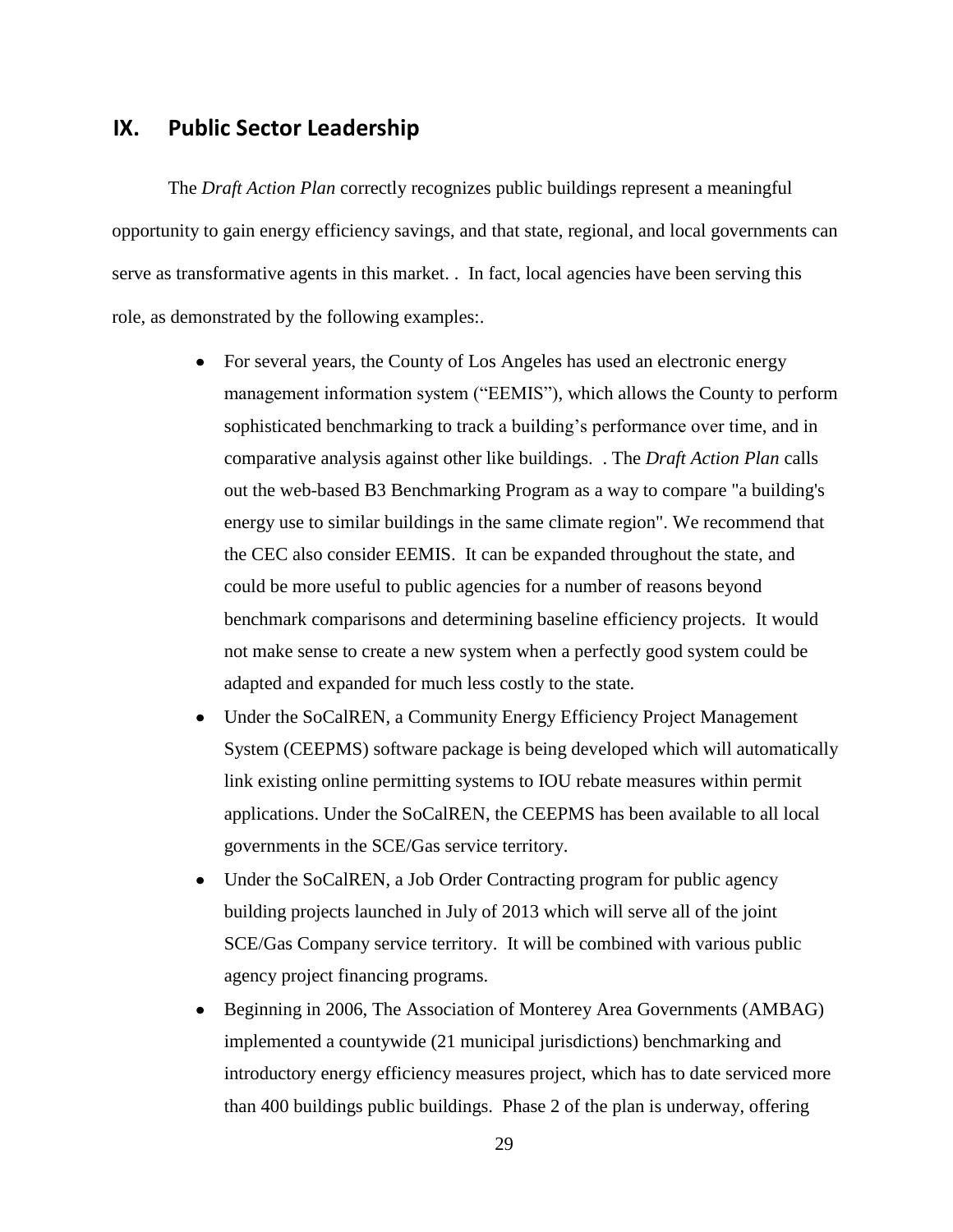customized upgrades for 40 buildings at present. The total program has served government facilities, schools, local airports, 3 waste water treatment plants, and other sites.

• Under its Government Operations Climate Action Plan, the County of Santa Clara adopted a plan similar to AMBAG's beginning in 2009. The County has presently served more than 50 buildings and sites through its capital improvement and energy upgrade programs, and coupled energy and water conservation measures with installation of nearly 6 megawatts of renewable energy generation, green infrastructure, and EV Charging Station installations.

### **Policy/Actions Recommendations**:

- A. Support Expansion of Local Government Regional Energy Networks. The two existing RENs represent roughly 60% of the State's population; however there are other government alliances in the form of JPAs, COGs, and otherwise, that are ideally positioned to be recognized as RENs, with acumen and expertise to design and administer energy efficiency programs. Where these government alliances meet the technical, skills, and operational criteria of the CEC and CPUC, they should be supported in submitted program implementation plans for consideration.
- B. Revolving Loan Fund for Public Buildings. LGSEC is sensitive to indications that the State's Energy Regulatory Agencies are receding from programs that use ratepayer funds to serve as loan funds. In order to assure the highest, best and most responsible use of these assets, LGSEC's Financing Subcommitte has considered:
	- 1. "Revolving structures" do not actually "spend" funds, but place them in a closed-system circulation. Assuming that financing structures under the control of the CPUC or CEC are established as evergreen or extended-term programs, these funds continuously return through the repayment process
	- 2. A Public/Institutional Fund can be dedicated to those measures (e.g., building shell measures) with longer payback periods (defined here to include both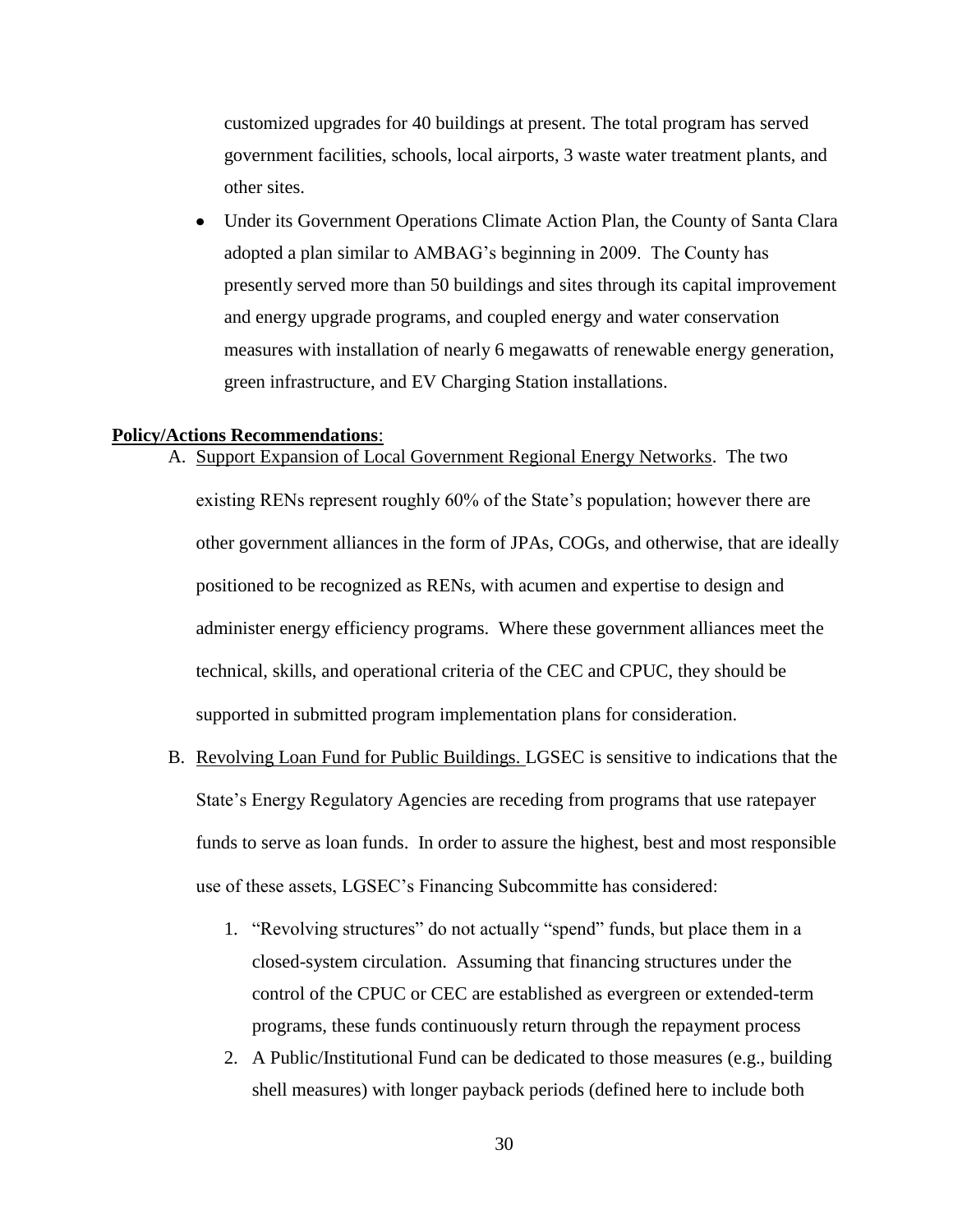conventional financing payback periods, or the number of years necessary for accumulated annual energy savings to equal the loan amount plus interest and fees). Conventional lenders are less enthusiastic to fund these measures as they produce a different rate of return over time (incorporating the "time value of money" into their analysis). A public fund targeted to longer-term or "blended" return rate measures is a responsible, cost-effective and productive compromise that satisfies the priorities of all parties and ratepayers.

- C. Demonstration and Comparative Analysis of Existing as well as New Tools. For example, the B3 Benchmarking tool may useful and resourceful, but the LGSEC encourages the CEC to work with local governments to demonstrate and evaluate systems, such as EEMIS, which are already in use.
- D. Public Sector ME&O. Earmark specific funds for public sector energy efficiency outreach. Public sectors campaigns are different – they deal more with credibility, risk aversion, and fiscal responsibility. In addition, public sector campaign should include education and training for public staff persons, including how to translate and carry energy efficiency into their own communities.

# **X. Financing**

Nearly simultaneous with this filing, the LGSEC has prepared its Opening Comments to the Proposed Decision Implementing the 2013-2014 Energy Efficiency Financing Pilot Programs (the 2013-2014 Financing Portfolio), and we will incorporate a number of comments and recommendations from those Comments here.

Most importantly, financing is the Priority Area the LGSEC calls out as the most (but not singularly) relevant to the Priority Needs listed above in Section I (Introduction) – specifically issues of process and the need for programs to reflect and align with practical market realities.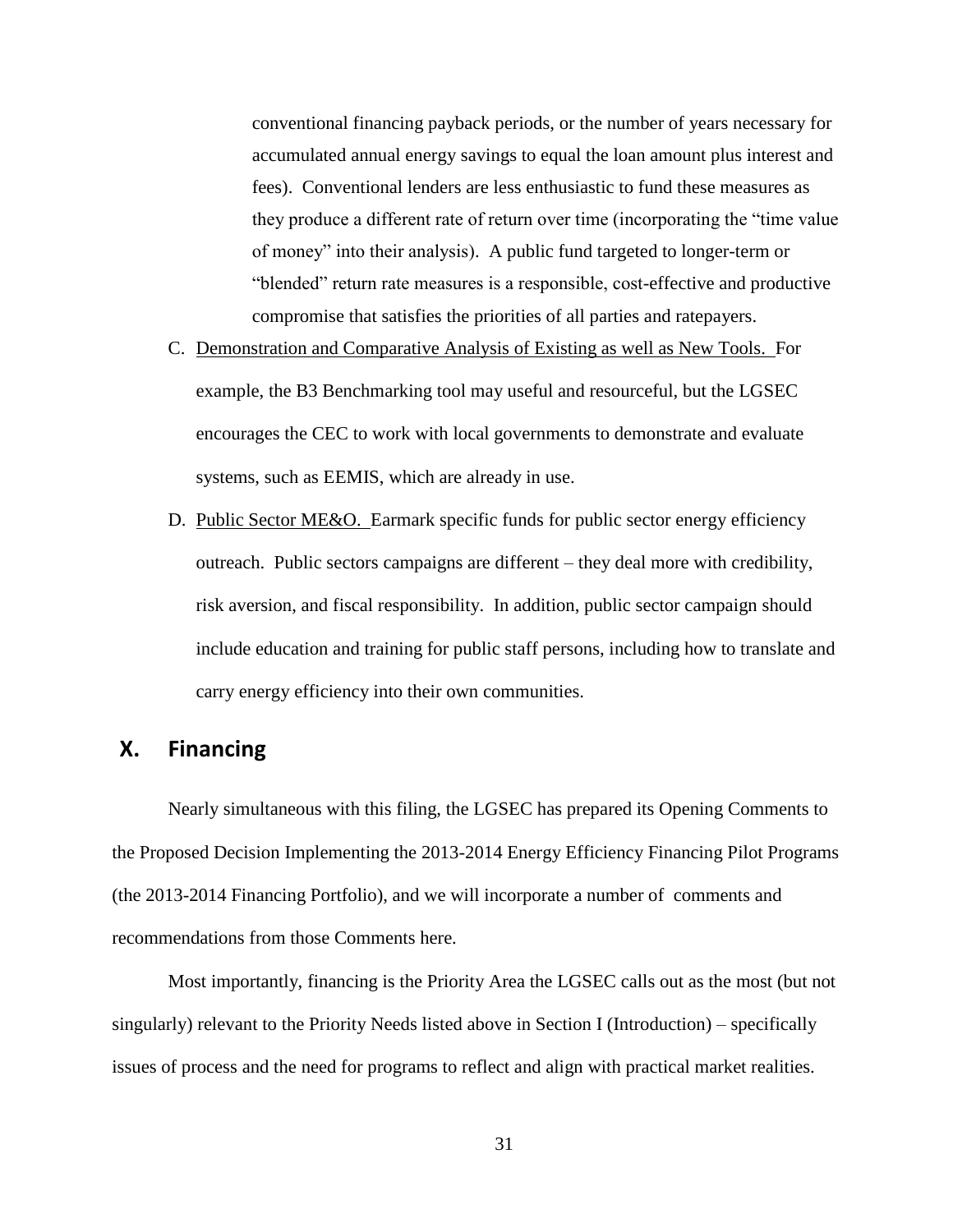We feel these are essential to realization of the State's long-term energy efficiency goals. In addition, the LGSEC encourages the CEC and CPUC to open dialogue with implementers and stakeholders with the intent to develop a more long-term, sustainable financing plan that explores legislative options, incremental financing, and other partnerships.

### **Policy/Actions Recommendations**

- A. Support Local Government Critical Role in Financing Programs . As noted above, local governments have pioneered a number of energy efficiency financing programs, provided significant consultation to the CPUC's financing contractors, and a number of local government financing programs were incorporated into the Proposed Decision for the 2013-2014 Financing Portfolio. Further, local governments partner with banks and other lending institutions on a frequent and diverse basis, in the course of a providing significant services to the public. In addition, local governments are structured and highly-suited to initiate and serve as the vessel for delivery of leveraged and incremental funding. It is not in the best interests of the State's long-term energy efficiency goals to stifle the innovation and productivity of local governments in this Priority Area.
- B. Prioritize Testing Financing Mechanisms and Building Market Demand Over Building Financing Infrastructure. The LGSEC strongly supports the CPUC's plan to erect a statewide infrastructure for energy efficiency financing, and its members are eager to provide support and generate demonstrable returns to the CPUC's energy financing action plan. As we have stated in all filings throughout the 2013-2014 Financing Portfolio proceeding, we believe it is a more practical and cost-effective approach to platform pilot, assess and refine financing mechanisms, identify those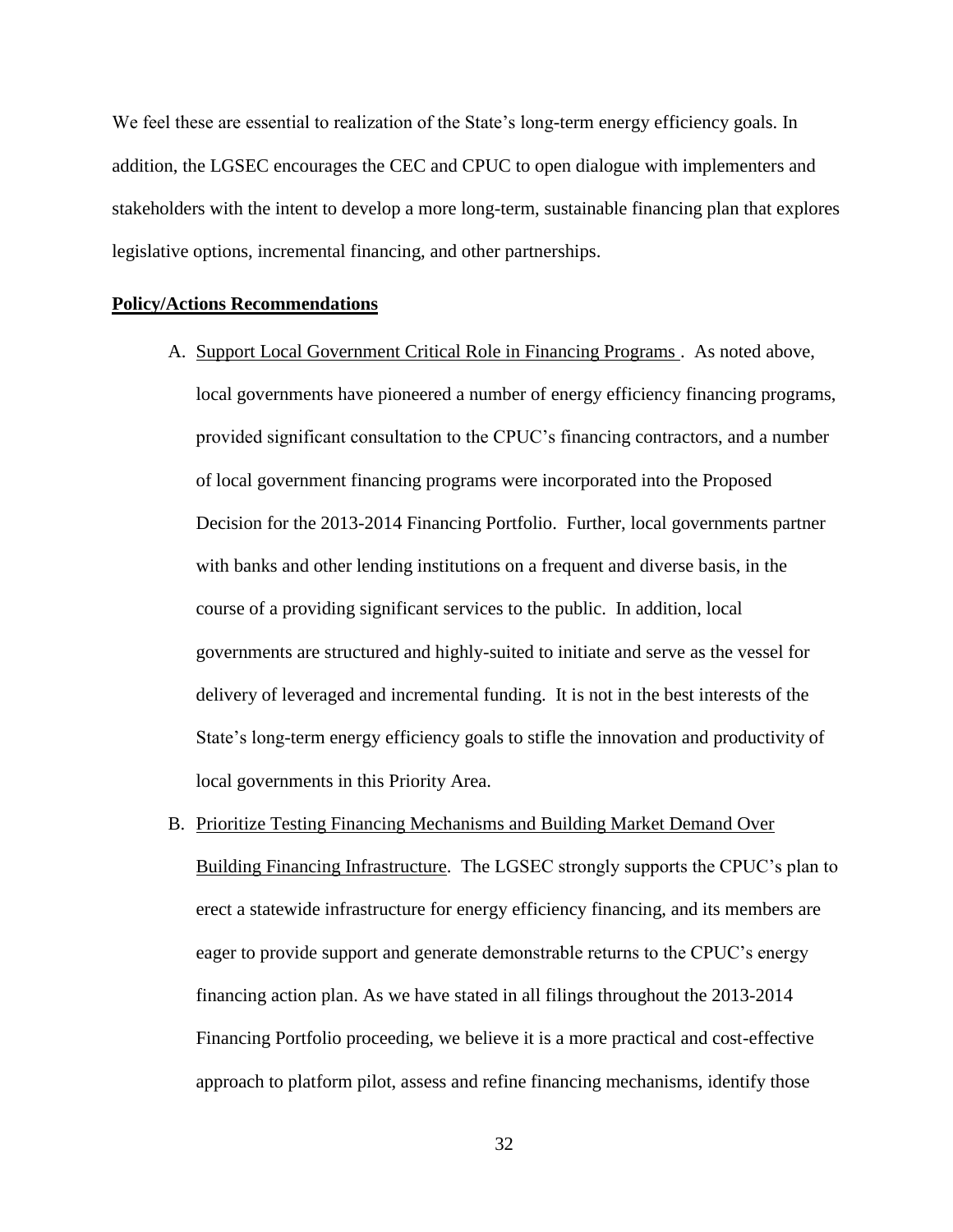that excite the marketplace and overcome market barriers, and then match and build the infrastructure most effective for deployment of those resources. We do have some concern that the infrastructure itself has taken on the role of the greatest priority. Without adequately testing and establishing the right financing tools first, we may find ourselves with an infrastructure that is out-sized, incompatible, or less streamlined and tailored to the financing toolkit that ultimately best serves the State.

C. Develop Programs That Reflect Market Sector and Consumer Realities. The *Draft Action Plan* rightly observes that "Demand will drive financial innovation." (p. 64) The LGSEC firmly believes that the build of demand is our primary and, chronologically, first duty. This requires clear product offerings, e.g., a basic onramp option for moderate-consumers and cautious newcomers, and an advanced path option for dedicated consumers which does not compete with or cannibalize the basic model. The LGSEC has considered a number of incentives (including non-monetary ones) targeted to move basic path consumers over time into whole-home retrofit undertakings. Incentives are not intended to be a long-term solution, but they "derisk" early finance models, and facilitate the proof of concept necessary to stimulate scale, which will ultimately catalyze private equity development and engagement. Similarly, financing programs must be structured in a manner compatible with the business models and practices of its key partners. Lenders seek streamlined programs, offerings designed to generate strong public demand, an infrastructure for their investment that is complete and ready, and clear visibility into a robust pipeline of projects – in short, a program that honors the time value of money.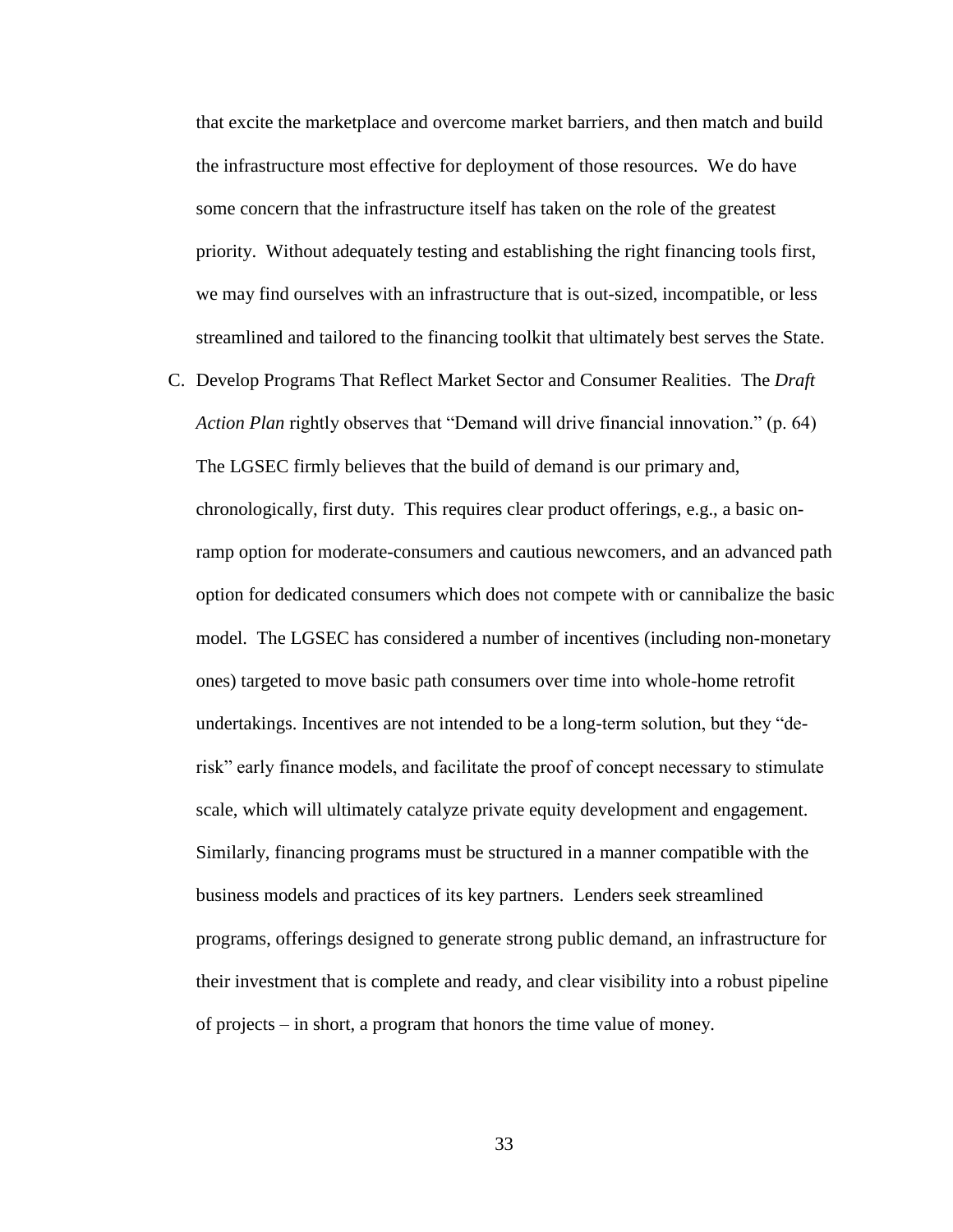D. Improve Processes and Their Timelines, and Move Purposefully to Address Market Barriers. This is a particularly sensitive issue in financing programs. The LGSEC has cultivated a number of significant lender relationships and maintains a strong network of whole-home and specialized, independent and unionized, contractor relationships. These two significant partners often struggle with processes that, under their business models, appear inefficient. For example, rolling cycles are essential to sustaining these alliances and continuity, consistency and reliability of programs. Timely development, review, assessment, approval and implementation of programs is of equal and vital importance.

Process may also be refined and directed purposefully at removing market barriers. For example, in energy efficiency financing, our success would be enhanced if we could reverse or solve basic challenges, including:

- 1. The appraisal community does not consider value creation of retrofits
- 2. Limits to transaction comparables for efficient buildings
- 3. Lack of disclosure of building energy efficiency ratings and non-standard energy audits
- 4. Limited historical tenant demand

#### E. Convene Local Governments With the Greatest Energy Efficiency Financing

Experience. Local governments pioneered much of the State's energy efficiency financing programs to date, many through the American Reinvestment and Recovery Act (ARRA). For example, under ARRA Los Angeles County ran a successful Revolving Fund for Government Facilities Program that is fully subscribed (\$5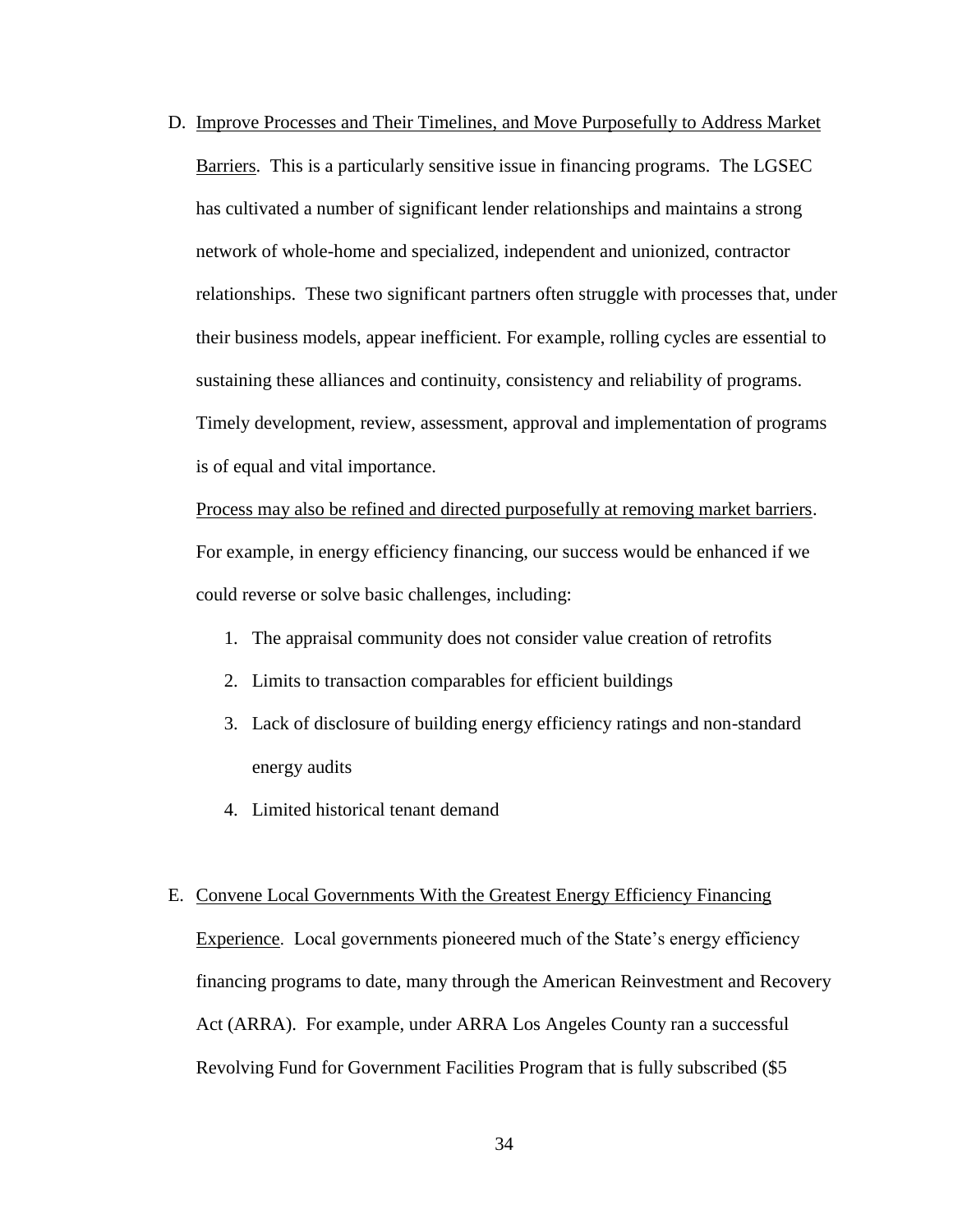million) with retrofits and tracking underway; as well as an Energy Upgrade California Residential Flex-Path Program. It has recently rolled out an HVAC Reactive Measure Financing Program, and its Non-residential PACE program has over 40 applications with \$25 million in projects (1 project has been funded). Further, the County launched a Public Agency Master Lease Program (similar to CEC Local Govt loan program), which utilizes private financing). Additional examples are also described above (**Public Sector Leadership**). At present, local governments have been relegated to the status of "stakeholders" in financing proceedings, notwithstanding their strong support and paramount contributions to this effort. The RENs are independent designers and administrators who formally serve as implementers, and it is important that financing proceedings enlist the RENs in this role and capacity.

F. Track and Study Energy Efficiency Programs. A program or study should be developed and continuously maintained which tracks and compares the results of all financing programs; while considering that: some are supported completely with ratepayer funds, some are a combination of ARRA and ratepayer, and some use only private capital. As private capital programs grow (e.g. PACE and other private municipally backed programs), the State should centrally track all program details and results.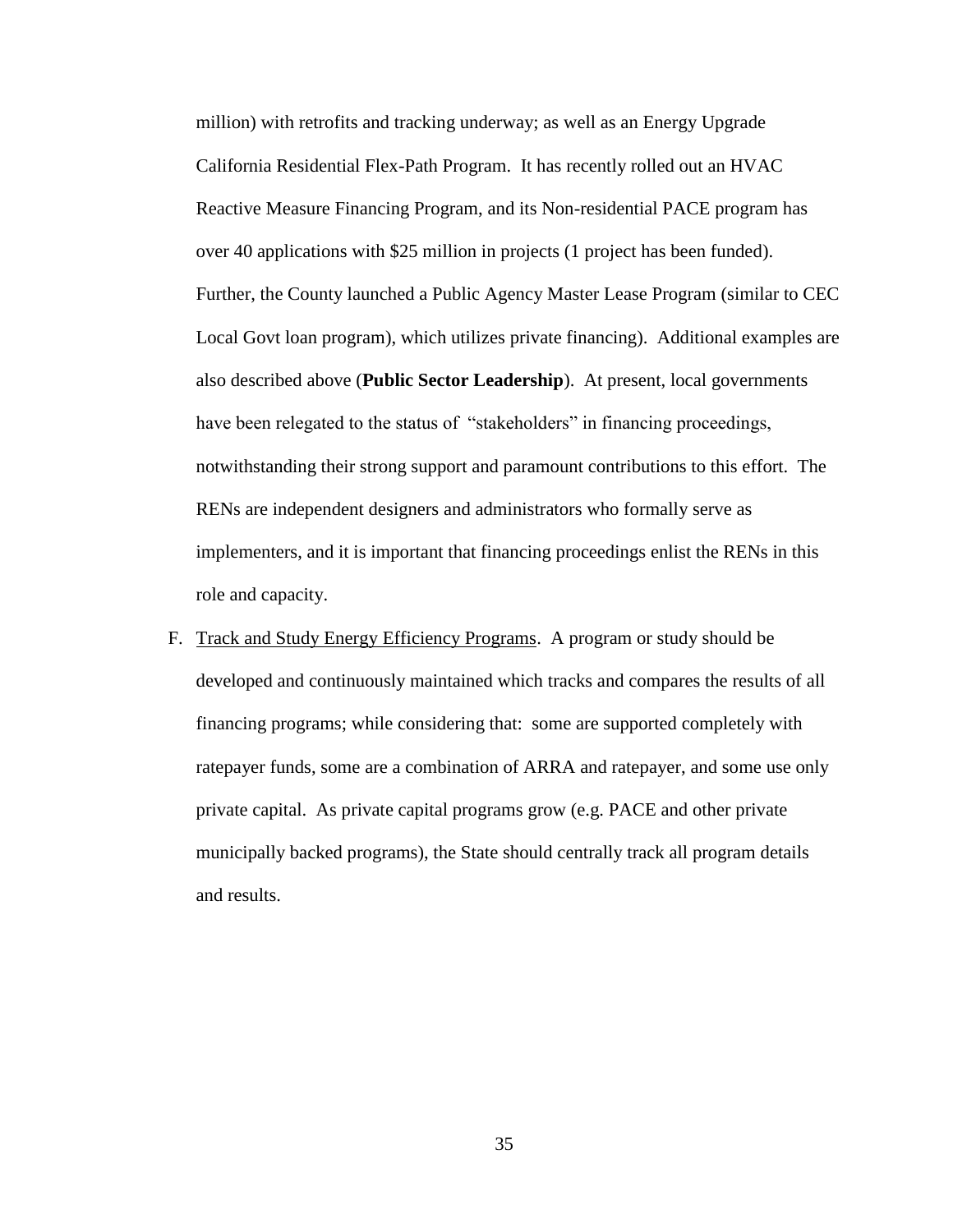## **XI. Mandatory Approaches**

. The LGSEC wishes to defer significant comment on Mandatory Approaches, in favor of more urgent needs as outlined in these Comments. At present, we do recommend that Key Initiative 1 under this Priority Area be modified to consider conducting the public workshop whether mandatory approaches are deemed necessary and feasible or not at the time. It is our position that the workshop will help determine if or what mandatory measures may deemed necessary or feasible, and also stimulate ideas on how to balance mandates with public choice and capacity.

## **XII. Coordination and Oversight**

To the extent the CEC establishes an oversight group, as described on p. 74, it should include local government representatives. The *Draft Action Plan* rightly recognizes the critical role of local governments in the success of AB 758 and names them as participants in any oversight body.

The CEC should also consider whether and how an AB 758 oversight group would interact with the many advisory groups and opportunities sponsored by the CPUC.

# **XIII. Conclusion**

The progress under AB 758 is as impressive as the mission is daunting and essential. During development of the framework for implementation of the legislation, an increasing number of local governments have established background and expertise in energy efficiency